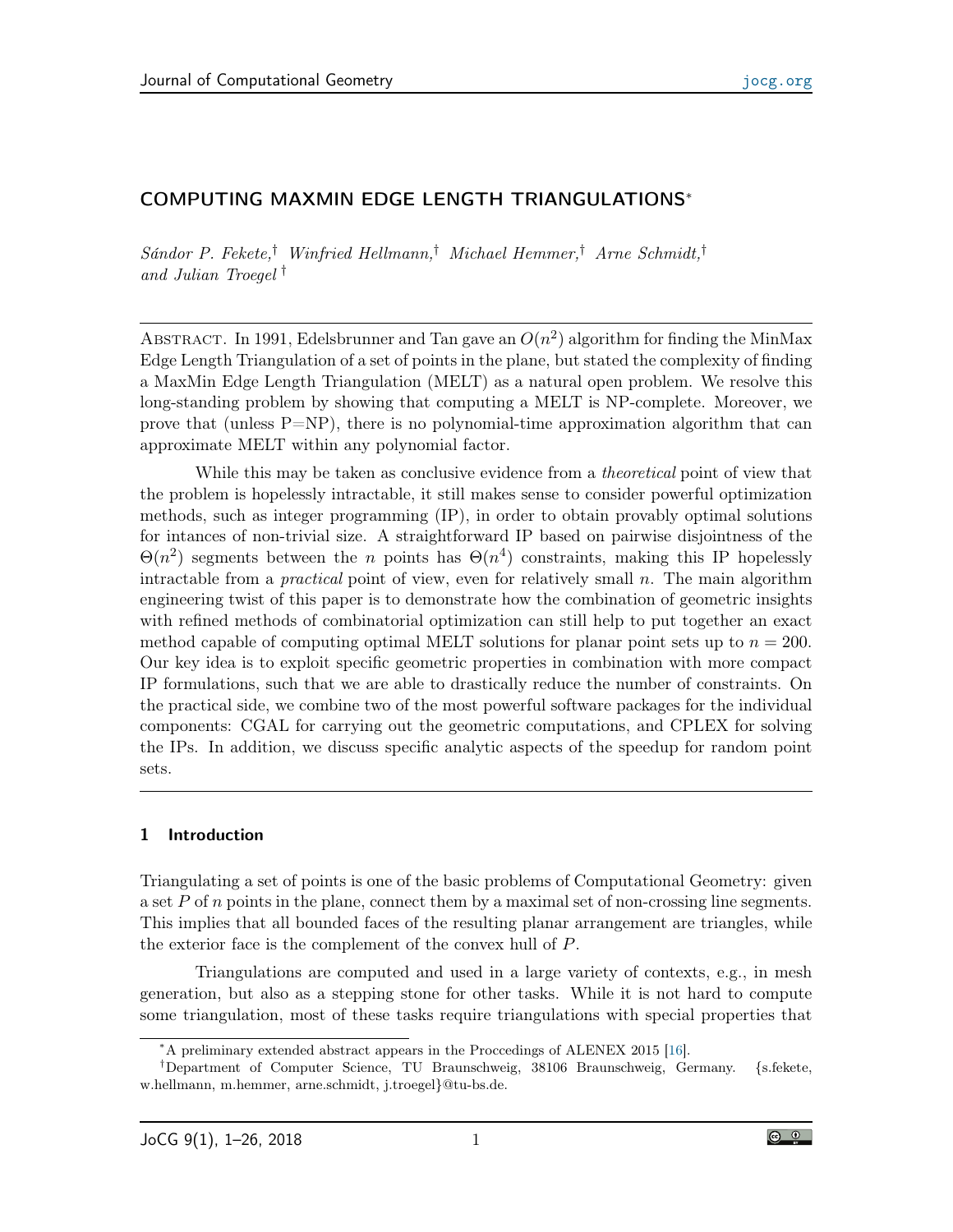should be optimized. Examples include maximizing the minimum angle, and minimizing the total edge weight or the longest edge length.

In this paper we consider the task of computing a triangulation whose shortest edge is as long as possible. We show that this problem is NP-complete, resolving an open problem stated by Edelsbrunner and Tan in 1991 [\[13\]](#page-23-0). As a corollary, it follows that (unless  $P=NP$ ) there cannot be any polynomial-time approximation that gets with a polynomial factor of the optimum value. On the positive side, we develop, refine, and apply a framework that is able to compute provably optimal solutions for point sets of size up to  $n = 200$  and beyond.

Related Work. For a broad survey of triangulations in a variety of settings, see the book [\[11\]](#page-23-1) by De Loeara, Rambau, and Santos. Maximizing the minimum *angle* in a triangulation is achieved by the Delaunay triangulation [\[12\]](#page-23-2); making use of Fortune's sweepline algorithm [\[19\]](#page-24-1), it can be computed in  $O(n \log n)$  time. Minimizing the maximum edge can be computed in quadratic time, as shown by Edelsbrunner and Tan [\[13,](#page-23-0) [14\]](#page-23-3). One of the most notorious problems regarding triangulations was finally resolved by Mulzer and Rote [\[23\]](#page-24-2), who proved that finding a triangulation of minimum total edge length (a minimum-weight triangulation) is an NP-hard problem. As shown by Remy and Steger [\[27\]](#page-24-3), there is a QPTAS for this problem. The maximum-weight triangulation problem has also been considered by Qian and Wang [\[25\]](#page-24-4), who gave a linear-time approximation scheme for the case of a point set in convex position, and by Chin, Qian, and Wang [\[6\]](#page-23-4), who gave a 4.238-approximation algorithm. Computing a MaxMin Edge Length Triangulation has been considered by Hu [\[20\]](#page-24-5), who gave a linear-time algorithm for a convex polygon (and thus for a sorted set of points in convex position), and proved that the *graph* version of the problem is NP-hard. Schmidt [\[29\]](#page-24-6) showed that finding a geometric MaxMin Edge Length Triangulation is NP-complete in the presence of obstacles, such as inside of a polygon with holes; she also showed that computing a MaxMin Edge Length Triangulation for a simple polygon can be solved in polynomial time by making use of dynamic programming.

There are a number of other geometric optimization problems for which practical solution methods based on integer programming have been developed. These include a variety of different approaches for computing optimal solutions for different versions of Art Gallery Problems [\[3](#page-23-5)[–5,](#page-23-6) [8,](#page-23-7) [9,](#page-23-8) [15,](#page-24-7) [30\]](#page-25-0), an exact approach for solving Chromatic Art Gallery Problems [\[32\]](#page-25-1), an exact method for solving NP-hard stabbing problems [\[24\]](#page-24-8), where the objective is to determine a matching, a spanning tree or a triangulation with a small stabbing or crossing number (see [\[17,](#page-24-9)[18\]](#page-24-10)), and an approach for computing optimal solutions for wireless localization methods [\[10\]](#page-23-9), which aims at computing location and angle for a small number of wireless transmitters in a polygonal environment, such that the resulting intersection of communication regions allows distinguishing inside and outside of a building. All papers combine geometric modelling with methods from combinatorial optimization that allow non-trivial reductions to integer programs, which are then further refined and tuned.

Our Results. This paper presents the following results.

• We establish that MELT is NP-complete, even to approximate, resolving the longstanding open problem by Edelsbrunner and Tan.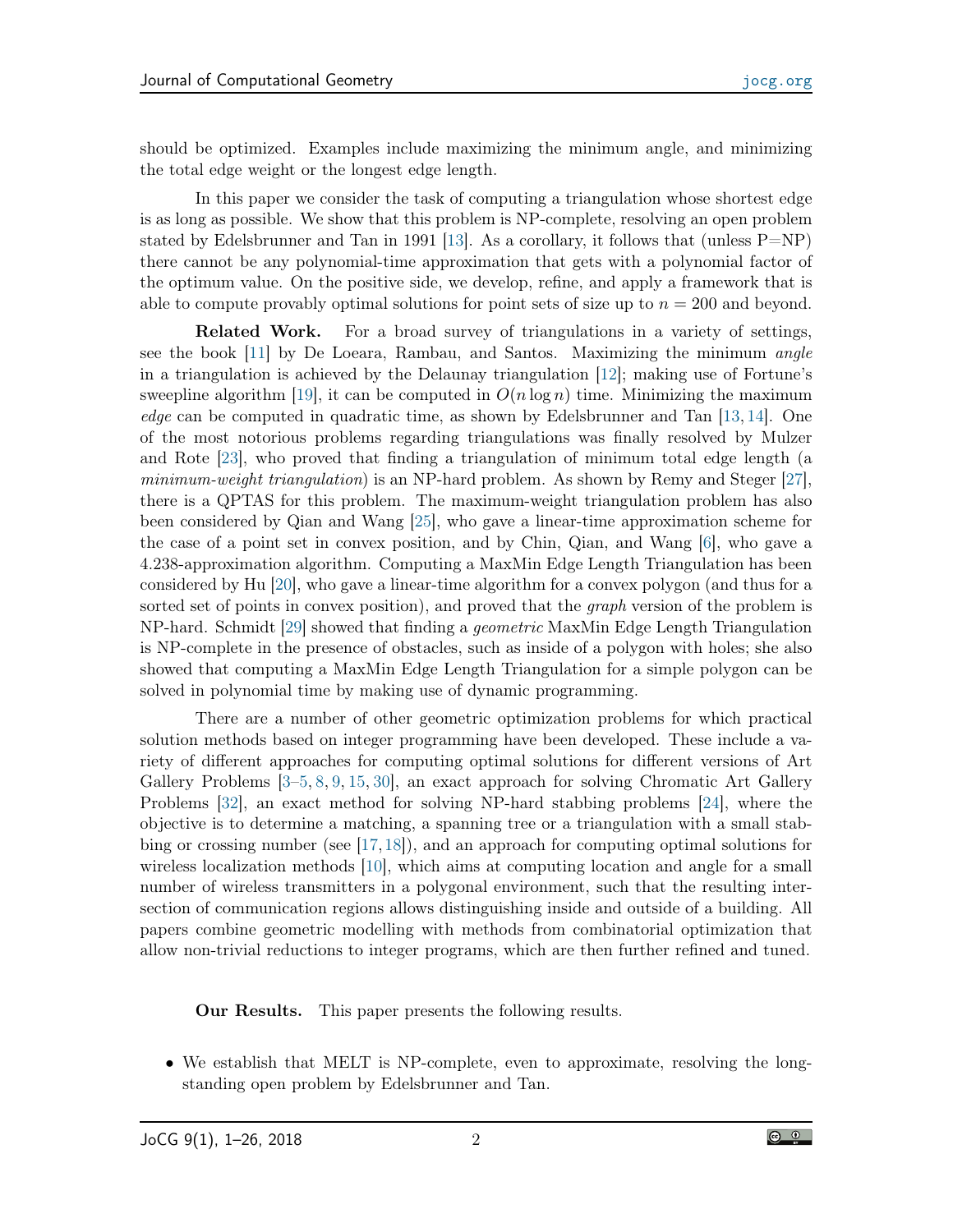- We show that a naive IP formulation based on finding a maximum independent set of line segments has  $\Theta(n^2)$  variables and  $\Theta(n^4)$  constraints, for any set of n points in the plane.
- We develop an alternative IP formulation based on identifying an independent hitting set that yields IPs that are much smaller.
- We give a further reduction on IP size, based on using appropriate linear combinations of valid constraints.
- We discuss a number of approaches for solving the resulting IPs, combining different heuristic bounds and enumeration techniques.
- We show and discuss experimental results. These include optimal solutions for benchmark instances up to  $n = 200$  based on random points in a unit square, as well as all real-world geometric instances up to  $n = 200$  in the well-known TSPLIB. Also included is an experimental evaluation of different heuristics for upper and lower bounds, as well as various implementation details.
- We discuss further extensions, implications, and analytic questions.

## 2 Preliminaries

We are given a set P of n points in the plane. We denote by E the set of all  $\Theta(n^2)$  line segments (or edges) e connecting two points in  $P$ ; furthermore,  $X$  is the set of all pairs  $e_i, e_j \in E$  that cross, i.e., share a point that is relatively interior to at least one of them. For an edge  $e, \ell(e)$  is the Euclidean length of e.

Throughout this paper (in particular in Section 4) we assume without loss of generality that edges are presorted by length, i.e., for  $e_i, e_j \in E$  with  $i \leq j$ , we have  $\ell(e_i) \leq \ell(e_j)$ . Of particular interest for our problems are sets of edges that are shorter or longer than a given threshold L; with presorted edges, this is described as follows. For an index threshold b, the set  $E_{\leq b}$  is the set of all edges  $e_i$  with  $i < b$ , so  $\ell(e_i) \leq \ell(e_b)$  for all  $i < b$ . Similarly,  $E_{\geq b}$  is the set of all edges  $e_i$  with  $i \geq b$ . Finally,  $E_{[a,c]}$  is the set of all edges  $e_i \in E$  with  $i \in [a, c]$ .

We are also interested in specific sets of edges that cross. More specifically, an edge  $e_i$  separates another edge  $e_i$ , if  $e_i$  and  $e_j$  share a point that is interior for both of them. We denote by  $E_{\geq b}^*$  the set of all edges  $e_i \in E_{\geq b}$  for which there is an edge  $e_j \in E_{\leq b}$  that is separated by  $e_i$ . As the presence of  $e_i$  in a triangulation  $\Delta$  implies that  $e_j$  cannot be part of  $\Delta$ , we say that  $e_i$  is a *separator* of  $e_j$ . For a threshold index b and an edge e with index smaller than b, we denote the set of all separators  $e_i$  with  $i \geq b$  by  $E^*_{\geq b}(e)$ . Furthermore, the set of all crossing pairs of edges  $e_i, e_j \in E_{\geq b}^*$  is denoted by  $X_{\geq b}^*$  and  $X_{\geq b}^*(e)$  contains all edges  $e'$  with  $\{e, e'\} \in X^*_{\geq b}$ .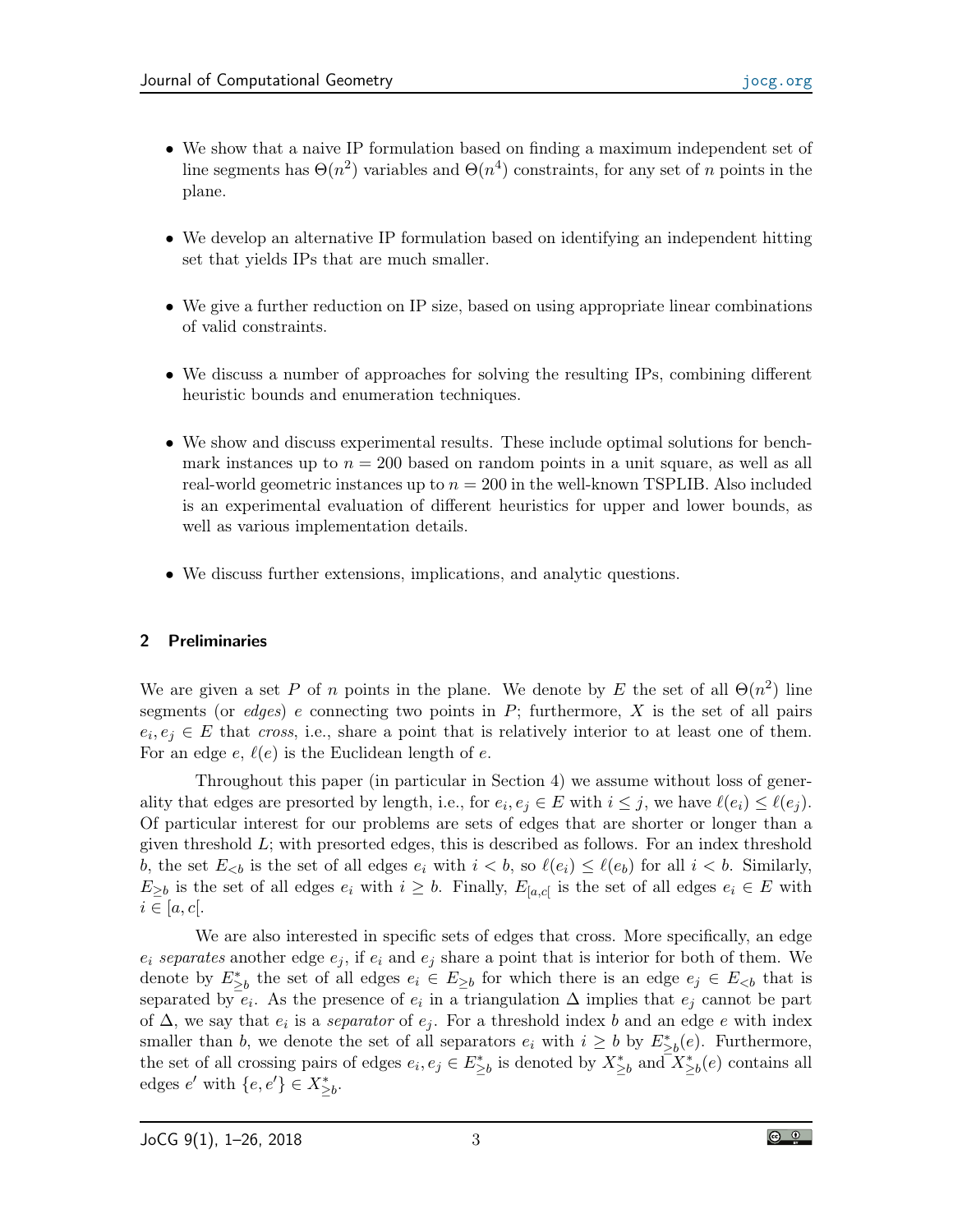### 3 NP-Completeness

### 3.1 An Auxiliary Problem

We start by showing that the following auxiliary problem is NP-complete.

Problem 3.1 COVERING BY DISJOINT SEGMENTS (CDS)

Given: A specified set S of line segments ("stabbers") in the Euclidean plane, and a subset T of their intersection points ("targets").

Wanted: A non-intersecting subset of the stabbers that covers all targets.

This problem is somewhat related to one considered by Megiddo and Tamir [\[22\]](#page-24-11), who showed that it is NP-hard to compute the minimum number of straight lines that are necessary to cover a given set of points in the plane. Note, however, that CDS considers line segments of finite length and that the solution is required to be a disjoint set of segments covering the targets.

<span id="page-3-1"></span>Lemma 3.2 The problem CDS is NP-complete.

**Proof.** We give a reduction from PLANAR 3SAT, which is the subclass of 3-satisfiability problems for which the variable-clause incidence graph is planar—see Figure [1](#page-3-0) (Left). To this end, we start with an arbitrary planar 3SAT instance  $I$  in conjunctive normal form, and use it to construct a CDS instance  $(S,T)_I$  that is solvable iff I can be satisfied; see Figure [1](#page-3-0) (Right).



<span id="page-3-0"></span>Figure 1: (Left) A planar straight-line drawing of the variable-clause incidence graph  $G_I$  of the PLANAR 3SAT instance  $I = (x_1 \vee x_2 \vee \overline{x_3}) \wedge (\overline{x_2} \vee x_3 \vee \overline{x_4}) \wedge (\overline{x_1} \vee x_2 \vee x_4)$ . (Right) A CDS instance for the planar 3SAT instance I. Even variable segments are shown in bold, odd variable segments are dotted; clause segments are shown in thin solid. Dots indicate the target points. Labels indicate the original locations of the variable and clause vertices in the (left) drawing of  $G_I$ .

As a first step, the variable-clause incidence graph  $G_I$  is embedded into the plane, such that all vertices have integer coordinates bounded by  $O(n)$  and the resulting edges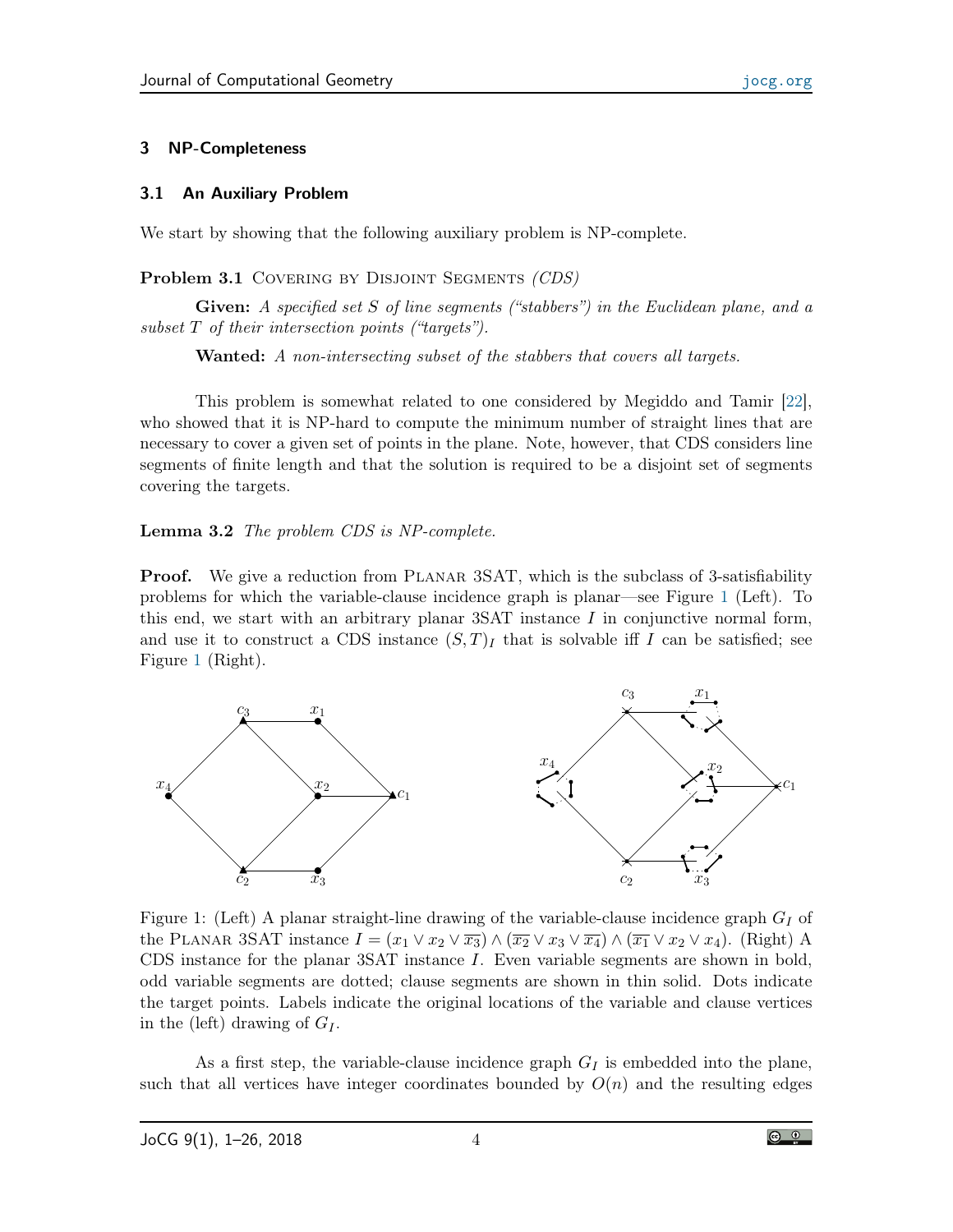are represented by line segments; this can be achieved in polynomial time by a variety of graph-drawing algorithms  $[31]$ . Let  $V_{\text{var}}$  be the set of vertices that represent variables, let  $V_{\text{cla}}$  be the set of vertices that represent clauses, and let  $E_{\text{cla}}$  be the set of line segments that represent edges in  $G_I$ . Scaling the resulting graph layout by a factor of  $\Theta(n^2)$  results in an arrangement in which each pair of vertices are a distance of  $\Omega(n^2)$  apart.

Next we replace each variable vertex  $v_x \in V_{\text{var}}$  by an even cycle of  $O(n)$  intersecting "variable" line segments surrounding the original vertex at distance  $\Theta(n)$ . Each cycle consists of  $deg(v)$  "even" and  $deg(v)$  "odd" variable segments, where  $deg(v)$  is the degree of v; their precise location and parity is chosen such that a segment  $\overline{v_xv_c}$  in  $E_{\text{cla}}$  intersects an odd segment iff variable x occurs in clause c in an unnegated fashion, and a segment  $\overline{v_xv_c}$  in  $E_{c|a}$ intersects an even segment iff variable x occurs in clause c in a negated fashion. Let  $S_{\text{var}}$  be the resulting set of variable segments. Moreover, let  $S_{\text{cla}}$  be the set of line segments obtained by shifting all segments in  $E_{\text{cla}}$  by a distance of  $\Theta(n)$  towards its clause endpoint, such that intersection with its corresponding variable segment is maintained. Let  $S = S_{\text{Var}} \cup S_{c|a}$ .

Now let  $T_{\text{var}}$  be the set of intersection points of variable segments, let  $T_{\text{cla}}$  be the set of intersection points of clause segments, and  $T = T_{\text{var}} \cup T_{\text{cla}}$ . We claim: There is a subset  $C \subset S$  that covers all points in T iff there is a satisfying truth assignment for I.

For the "if" part, consider the truth assignment of a variable x. If x is set to be true, choose all the odd variable segments for  $x$ ; if  $x$  is set to be false, choose all the even variable segments for x. In either case, all intersection points of the variable segments for x are covered. Because every clause c must have a satisfying literal, picking the segment that connects the clause vertex with the corresponding variable does not intersect one of the selected variable segments.

For the converse "only if" part, consider a set  $C \subset S$  of non-crossing segments that covers all points in  $T$ . First it is easy to see by induction that if for some  $x, C$  contains any even segments, it must contain all even segments; otherwise, it must contain all odd segments. This induces a truth assignment for all variables. Now it is easy to see that a clause vertex can only be covered by a clause segment that does not cross a variable segment, which implies a satisfying truth assignment.

#### 3.2 Hardness of MaxMin Edge Length Triangulations

Before exploiting the construction of Lemma [3.2](#page-3-1) for the main result, we note a helpful lemma; the proof is elementary.

<span id="page-4-0"></span>**Lemma 3.3** Let P be a set of points in the plane, and let  $p_i, p_j \in P$ . A triangulation  $\Delta$ contains the edge  $\overline{p_i p_j}$  iff there is no edge in  $\Delta$  that separates  $p_i$  and  $p_j$ .

Now we proceed to the main theorem.

<span id="page-4-1"></span>**Theorem 3.1** Given some positive number L, it is NP-hard to decide whether a set P of n points in the plane has a triangulation with shortest edge of length at least L.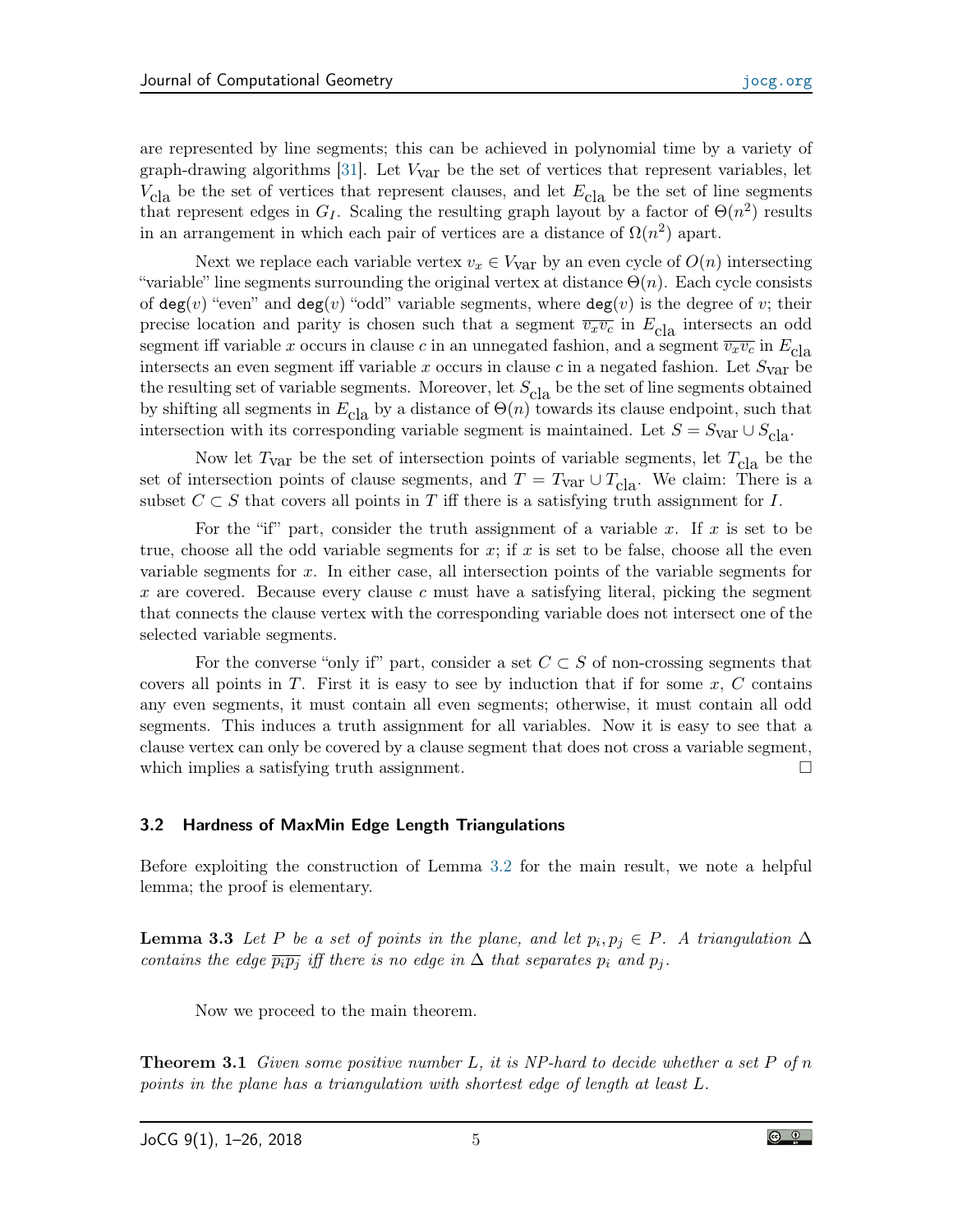Proof. We reduce CDS to MELT. Consider the arrangement constructed for the proof of Lemma [3.2.](#page-3-1) Let  $Q$  be the set of all end points of segments in  $S$ , and  $T$  be the set of target points. Note that the total number of points is in  $\Theta(n)$ , because the original planar graph has  $\Theta(n)$  edges and vertices. We perturb all points in  $Q \cup T$  by appropriate powers of  $1/2$ , thereby modifying their coordinates by amounts between  $2^{-cn}$  and  $2^{-(2c)n}$  for a suitable constant  $c > 0$ , such that the only triples of collinear points correspond to segments in S with their covered points. Note that the resulting point coordinates still have encoding size polynomial in n. For simplicity, we continue to refer to the resulting sets as  $T$  and S. As a result, we get a set of points and line segments, such that any triangle formed by three points or a segment and a point not on the segment has smallest height at least some  $\delta := 2^{-(2c)n} > 0.$ 

Furthermore, the segments covering a target point  $t \in T$  subdivide its neighborhood into four (for t on a variable cycle) or six (for t at a clause vertex) sectors. Replace each point  $t \in T$  by a pair of points  $t_1, t_2$  at a small distance  $\varepsilon := 2^{-(3c)n} \ll 2^{-(2c)n} = \delta$  in opposite sectors. See Figure [2.](#page-5-0) (Note that for the purposes of this proof, simply guaranteeing  $\varepsilon \ll \delta$ is sufficient; for the following Corollary [3.4,](#page-5-1) the choice of  $\varepsilon$  guarantees an appropriate lower bound on  $\delta/\varepsilon$ .)



<span id="page-5-0"></span>Figure 2: Replacing the target points of the CDS instance by point pairs at distance  $\varepsilon$ .

We claim: there is a triangulation with shortest edge of length L greater than  $\varepsilon$  iff the corresponding CDS instance can be solved.

For the "if" part, note that by construction, any segment that covers a target point t must separate the corresponding edge  $\overline{t_1t_2}$ . As all points in T are covered, all short edges are separated, and the claim follows from Lemma [3.3.](#page-4-0)

Conversely, any edge  $\overline{t_1t_2}$  at distance  $\varepsilon$  corresponding to a target point t must be separated. By construction (and the perturbation argument), an edge e that connects two points  $p_1$  and  $p_2$  can only get within distance  $\delta$  of t if e covers t in the CDS construction. Thus, by picking all edges that intersect an edge of length  $\varepsilon$  we get a solution for CDS covering all targets.

We note an important implication of our construction.

<span id="page-5-1"></span>**Corollary 3.4** Let  $p(x)$  be some polynomial. Then the existence of a polynomial-time algorithm that yields a  $p(n)$ -approximation for MELT implies  $P=NP$ .

**Proof.** In the proof of Theorem [3.1,](#page-4-1) choose  $\varepsilon$  as described, implying that  $\delta/\varepsilon = 2^{cn} > p(n)$ . Assume that there is a solution to CDS covering all targets but the approximation yields a smallest edge in MELT with length  $\varepsilon$ . An optimal solution requires that the smallest edge has length at least  $\delta$ . Then the ratio of optimum and approximation is at least  $\delta/\varepsilon$ , which is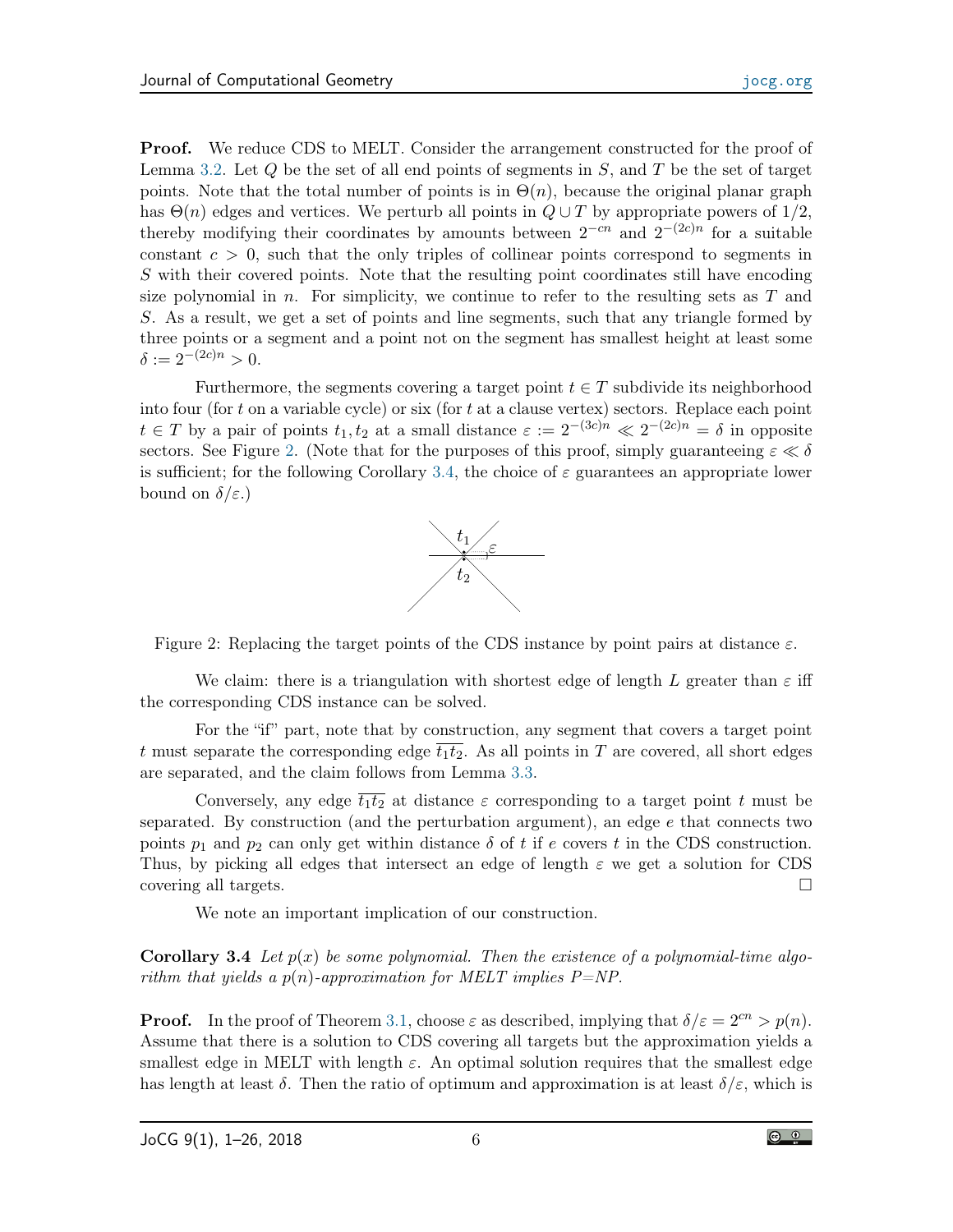strictly greater than  $p(n)$ . Therefore, a  $p(n)$ -approximation requires finding a triangulation in which all  $\varepsilon$ -edges are separated.

## 4 IP Formulations

## 4.1 Using Independent Sets

In a valid triangulation, edges must not cross, i.e., they may only meet on endpoints. For a set P of n points in the plane,  $n_c$  of which are on the convex hull of P, it is a straightforward consequence of Euler's formula that the number of edges in a triangulation must be precisely  $3n-3-n_c$ . This leads to the following an IP-formulation for MELT, where b is any threshold index; we only check for feasibility, as the objective value L is captured as  $\ell(e_b)$ .

## <span id="page-6-0"></span>Integer Program 4.1

$$
\begin{array}{rcl}\n\max & 0 & (1) \\
s.t. & x_{e_i} + x_{e_j} \leq 1 & \forall \{e_i, e_j\} \in X_{\geq b} & (2)\n\end{array}
$$

$$
\sum_{e_i \in E_{>b}} x_{e_i} = 3n - 3 - n_c \tag{3}
$$

$$
x_e \qquad \qquad \in \quad \{0,1\} \qquad \qquad \forall e \in E_{\geq b} \tag{4}
$$

Now it is straightforward to establish the following.

**Theorem 4.2** We can solve MELT by finding a maximum index b for which IP  $\ddot{ }$ .1 is feasible.

The number of variables in this IP corresponds to the number of (long) segments, so it is in  $\Theta(n^2)$ . The number of constraints corresponds to the number of segment pairs that cross, which is the number of convex 4-tuples in  $P$ . It is straightforward to see that this number is *sometimes*  $\Omega(n^4)$  and never worse than  $O(n^4)$ ; it follows from a deep result of Lovász et al. [\[21\]](#page-24-12), and earlier by Scheinerman and Wilf [\[28\]](#page-24-13) that it is never smaller than  $\Omega(n^4)$ , implying  $\Theta(n^4)$  constraints. Also note that the *number* of IPs to be considered depends on additional geometric aspects, which are further explored and exploited in the following.

## 4.2 Using Independent Hitting Sets

A crucial observation for greatly reducing the size of each IP formulation is based on Lemma [3.3,](#page-4-0) which was already used for establishing the NP-completeness of MELT: A triangulation  $\Delta$  contains the edge  $e_j$ , iff there is no edge  $e_i$  in  $\Delta$  that separates  $e_j$ . Therefore, instead of focusing on the long edges and trying to find a non-crossing set of maximum cardinality, we can focus on the short edges and try to find an independent, non-crossing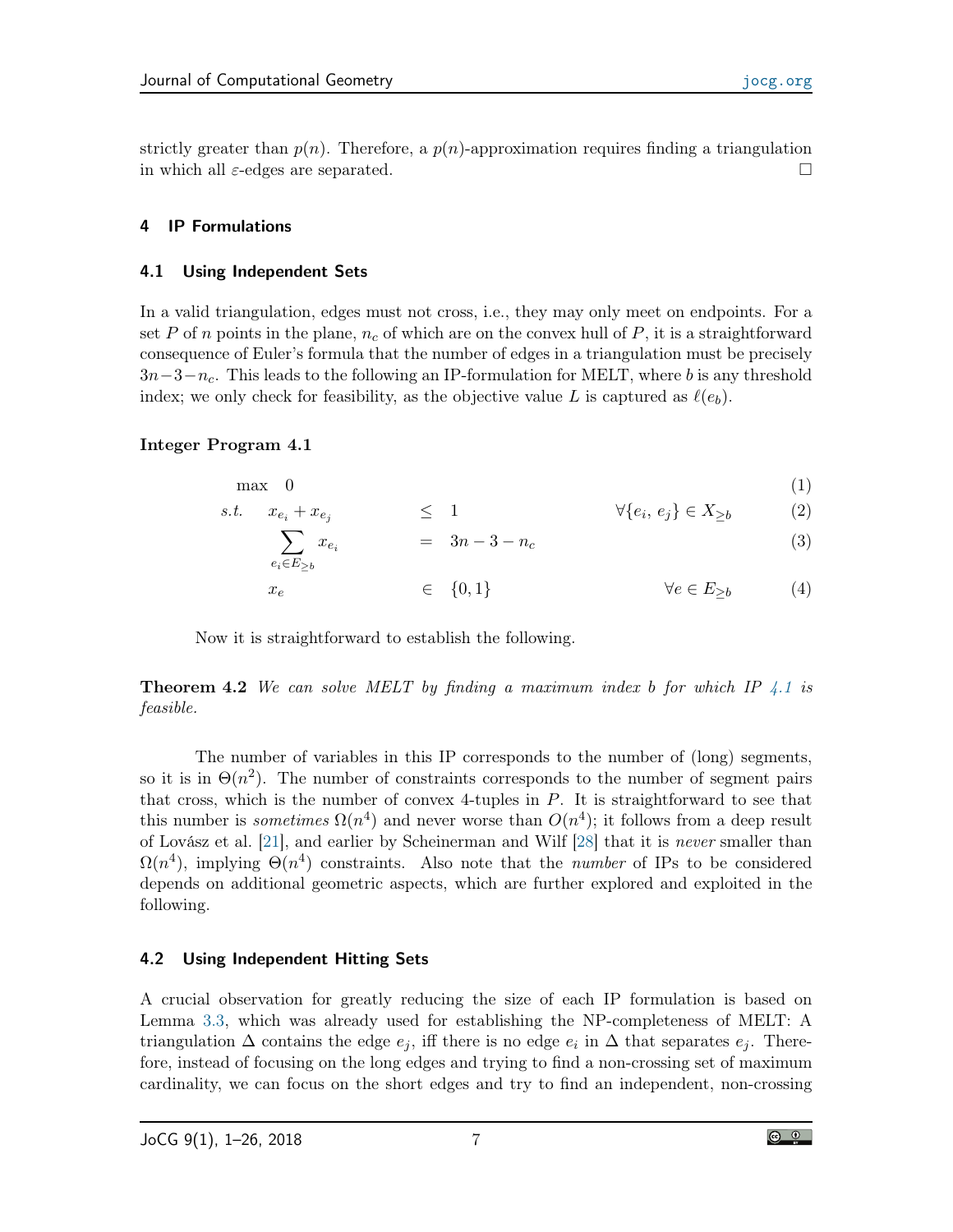set of long segments that separates all of them. Once such a separating set has been established, completing it into any triangulation (a straightforward postprocessing task) will always yield an optimal MELT solution.

This yields the following type of IP, for any threshold index b, and thus threshold length  $L := \ell(e_b)$ . (For an illustrative example for the rest of this subsection, the reader is referred to Figures [3](#page-9-0) and [4.](#page-10-0))

### <span id="page-7-0"></span>Integer Program 4.3

$$
\max \quad 0 \tag{5}
$$

s.t. 
$$
x_{e_i} + x_{e_j}
$$
  $\leq 1$   $\forall \{e_i, e_j\} \in X_{\geq b}^*$  (6)  
 $\sum x_{e_i}$   $\geq 1$   $\forall e_j \in E_{\leq b}$  (7)

<span id="page-7-2"></span><span id="page-7-1"></span>
$$
e_i \in \overline{E_{\geq b}^*}(e_j)
$$
\n
$$
x_{e_i} \in \{0, 1\}
$$
\n
$$
\forall e_i \in E_{\geq b}^* \tag{8}
$$

From the above argument we can conclude the following.

**Theorem 4.4** We can solve MELT by finding a maximum value b for which IP  $\ddot{4}$ . 3 is feasible.

**Proof.** Let  $b^*$  be the index of the smallest edge in an optimal solution of MELT. Then for each edge  $e_i$  with  $i < b^*$ , there is an edge  $e_j$  with  $j \geq b^*$  separating  $e_i$ . Choosing  $x_{e_j} = 1$ gives a valid setting fulfilling all constraints in IP [4.3:](#page-7-0) None of the chosen edges cross each other (constraint [\(6\)](#page-7-1)), and for any edge  $e_i$  we have at least one edge  $e_j$  with  $j \geq b^*$  and  $x_{e_j} = 1$  (constraint [\(7\)](#page-7-2)).

For the converse, consider a solution for IP  $4.3$  for some b. Computing a constrained Delaunay triangulation with all chosen edges yields a triangulation in which none of the edges  $e_i$  with  $i < b$  is contained. This can be done for any b for which IP [4.3](#page-7-0) has a solution.  $\Box$ 

<span id="page-7-3"></span>In practice, IP [4.3](#page-7-0) promises to be considerably smaller than IP [4.1:](#page-6-0) Typically, the relevant (i.e., small) choices of b make  $b - 1 = |E_{< b}|$  relatively small, and the number  $\overline{m}_{\geq b} := |E^*_{\geq b}|$  of long edges intersecting these small edges is also small compared to m, i.e., the total number of edges. However, we still have  $O(m_{\geq b}^2)$  constraints of type [\(6\)](#page-7-1). Using an IP reformulation and  $k_e(b) := |X^*_{\geq b}(e)|$  for any  $e \in \mathbb{Z}^*_{\geq b}$ , we can condense families of constraints into one, leading to a further reduction to  $O(\overline{m}_{>b})$  constraints.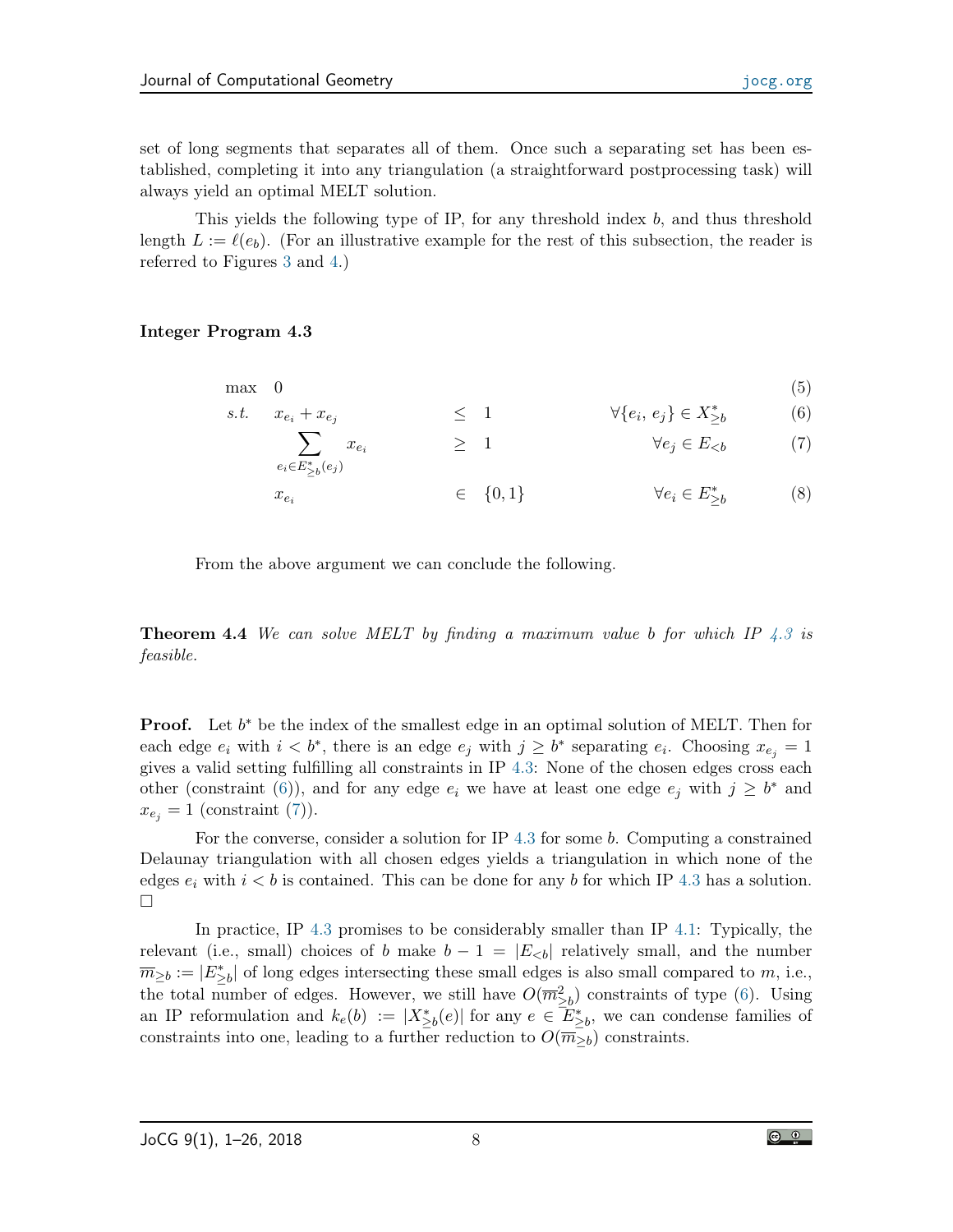#### Integer Program 4.5

$$
\begin{array}{ll}\n\max & 0 & (9) \\
s.t. & k_e(b) \cdot x_e + \sum_{e_i \in X_{\geq b}^*(e)} x_{e_i} & \leq k_e(b) & \forall e \in E_{\geq b}^* \\
\end{array}
$$
\n
$$
(9)
$$

<span id="page-8-0"></span>
$$
\sum_{e_i \in E_{\geq b}^*(e)} x_{e_i} \qquad \qquad \geq 1 \qquad \qquad \forall e \in E_{< b} \qquad (11)
$$

$$
x_{e_i} \qquad \qquad \in \quad \{0,1\} \qquad \qquad \forall e_i \in E^*_{\geq b} \qquad \qquad (12)
$$

<span id="page-8-3"></span>**Theorem 4.6** We can solve MELT by finding a maximum index b for which IP  $\ddot{4.5}$  $\ddot{4.5}$  $\ddot{4.5}$  is feasible.

**Proof.** We show that IP [4.5](#page-7-3) is equivalent to IP [4.3.](#page-7-0) This only requires proving that any solution to IP [4.5](#page-7-3) satisfies all constraints [\(6\)](#page-7-1), and any solution to IP [4.3](#page-7-0) satisfies all constraints [\(10\)](#page-8-0).

For the first part, assume that some feasible solution of IP [4.5](#page-7-3) violates a constraint of type [\(6\)](#page-7-1), so there are two intersecting edges  $e, e' \in X_{\geq b}^*$  with  $x_e = x_{e'} = 1$ ; however, this implies that the left-hand side of constraint [\(10\)](#page-8-0) for e becomes at least  $k_e(b) + 1$ , as  $e' \in X_{\geq b}^*(e)$ , a contradiction.

For the converse, consider a feasible solution of IP [4.3](#page-7-0) and observe that a constraint [\(10\)](#page-8-0) for some edge  $e \in E^*_{\geq b}$  can only be violated if  $x_e = 1$  as well as  $x_{e'} = 1$  for some  $e' \in X_{\geq b}^*(e)$ ; this implies that  $\{e, e'\} \in X_{\geq b}^*$ , and the corresponding constraint [\(6\)](#page-7-1) of IP [4.3](#page-7-0) is violated, a contradiction.

All previous IPs test whether it is possible to find a triangulation for one specific threshold index. If we have a whole interval  $[a, c]$  of indices that contains the critical one (so there is a triangulation for threshold value  $a$ , but not for threshold value  $c$ ), then we can compute this largest feasible index as follows.

#### <span id="page-8-4"></span>Integer Program 4.7

 $\max$  b (13)  $\cdot$  i + (1  $\cdot$  xeii)

s.t. 
$$
x_{e_i} \cdot i + (1 - x_{e_i}) \cdot c \geq b
$$
  $\forall i \in [a, c]$  (14)  
\n $k_e(b) \cdot x_e + \sum x_{e_i} \leq k_e(b)$   $\forall e \in E_{\geq a}^*$  (15)

$$
x_e + \sum_{e_i \in X_{\geq a}^*(e)}^{e_i \in X_{\geq a}^*(e)} \geq 1 \qquad \forall e \in E_{[a,c]} \qquad (16)
$$

<span id="page-8-2"></span><span id="page-8-1"></span>
$$
\sum_{e_i \in E_{\geq a}^*(e)}^{e_i \in E_{\geq a}^*(e)} x_{e_i} \qquad \geq 1 \qquad \forall e \in E_{\leq a} \qquad (17)
$$

 $x_{e_i} \in \{0,1\}$ ∗ ≥a (18)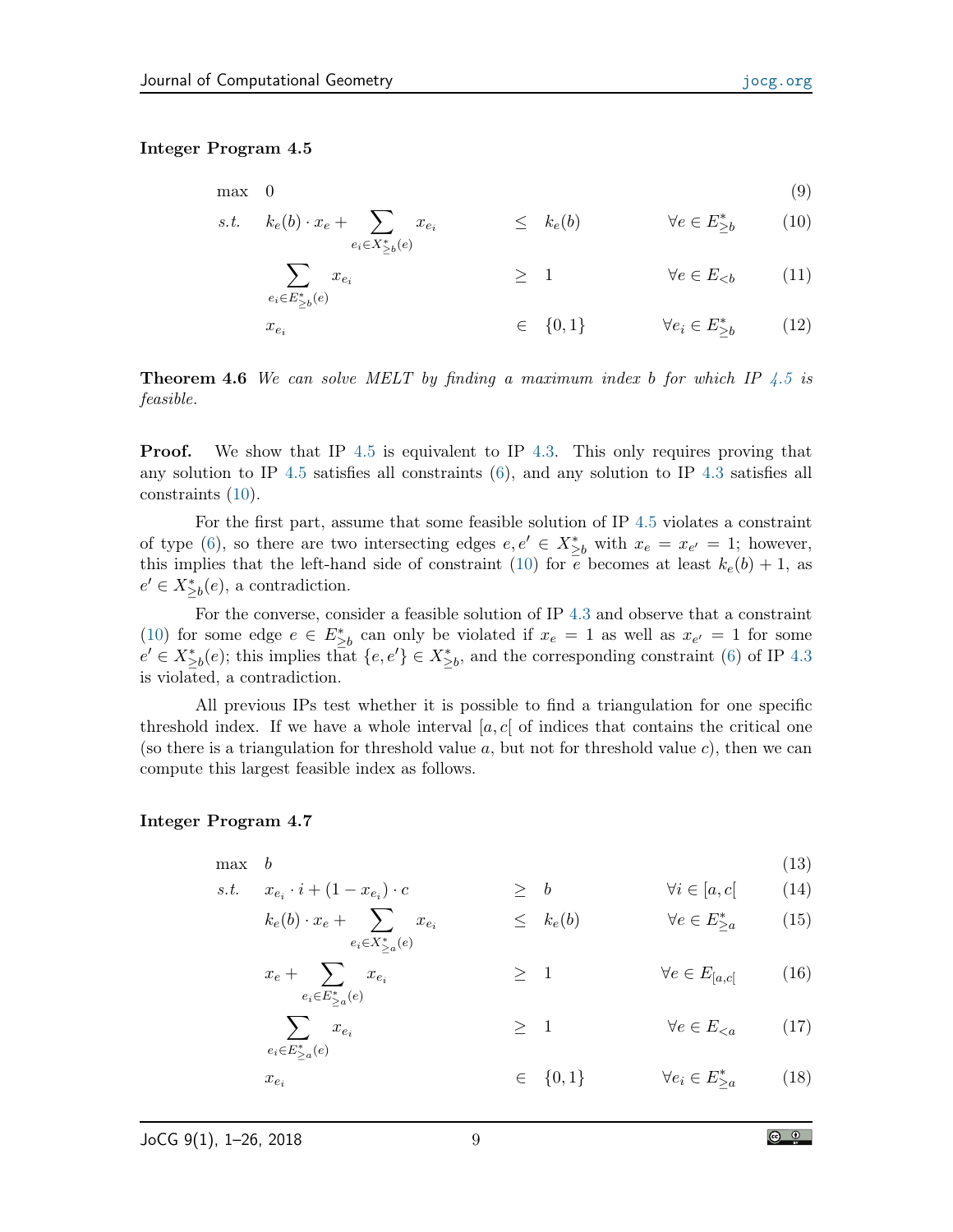Thus, b is the largest possible index for which there is a feasible triangulation: it marks the first index for which  $x_{e_i} = 1$ , i.e., for which using  $e_i$  cannot be avoided. Constraints  $(14)$  enforce that this index is indeed met, as it sets a non-critical bound of c for all unused edges. The additional Constraint [\(16\)](#page-8-2) ensures that an edge  $e_i$  with  $i \in [a, c]$  is either picked for the triangulation, or separated by another edge. From this and Theorem [4.6,](#page-8-3) we conclude the following.

**Theorem 4.8** If we know that the critical index  $b \in [a, c]$ , we can solve MELT by solving IP [4.7.](#page-8-4)



<span id="page-9-0"></span>Figure 3: A solution of MELT for an instance with 50 random points in the plane. The smallest edge of the triangulation has index 24. This smallest edge (orange) has possible separating edges, but all these edges cross other separators of even smaller edges.

## 4.3 Finding the Critical Index

Exploiting the above IPs for computing the optimal MELT value hinges on what set of indices is examined, either because it determines the number of IPs that need to be tested for feasibility (e.g, when using IP [4.3](#page-7-0) or IP [4.5\)](#page-7-3), or because it determines the size of the IP that needs to be optimized (i.e., when using IP  $4.7$ ). To this end, we give a natural upper bound and an improved one that both decrease the set of indices to be searched. Furthermore, we describe different alternatives for evaluating the candidate indices.

## 4.3.1 Heuristic Upper Bounds

All edges on the convex hull of  $P$  must be part of any triangulation of  $P$ , so the length of a shortest edge on the convex hull is an upper bound for the optimal value  $b^*$ . However, this *hull bound b<sub>CH</sub>* tends to be far from the optimal bound; see Figure [17.](#page-21-0) By Lemma [3.3,](#page-4-0) any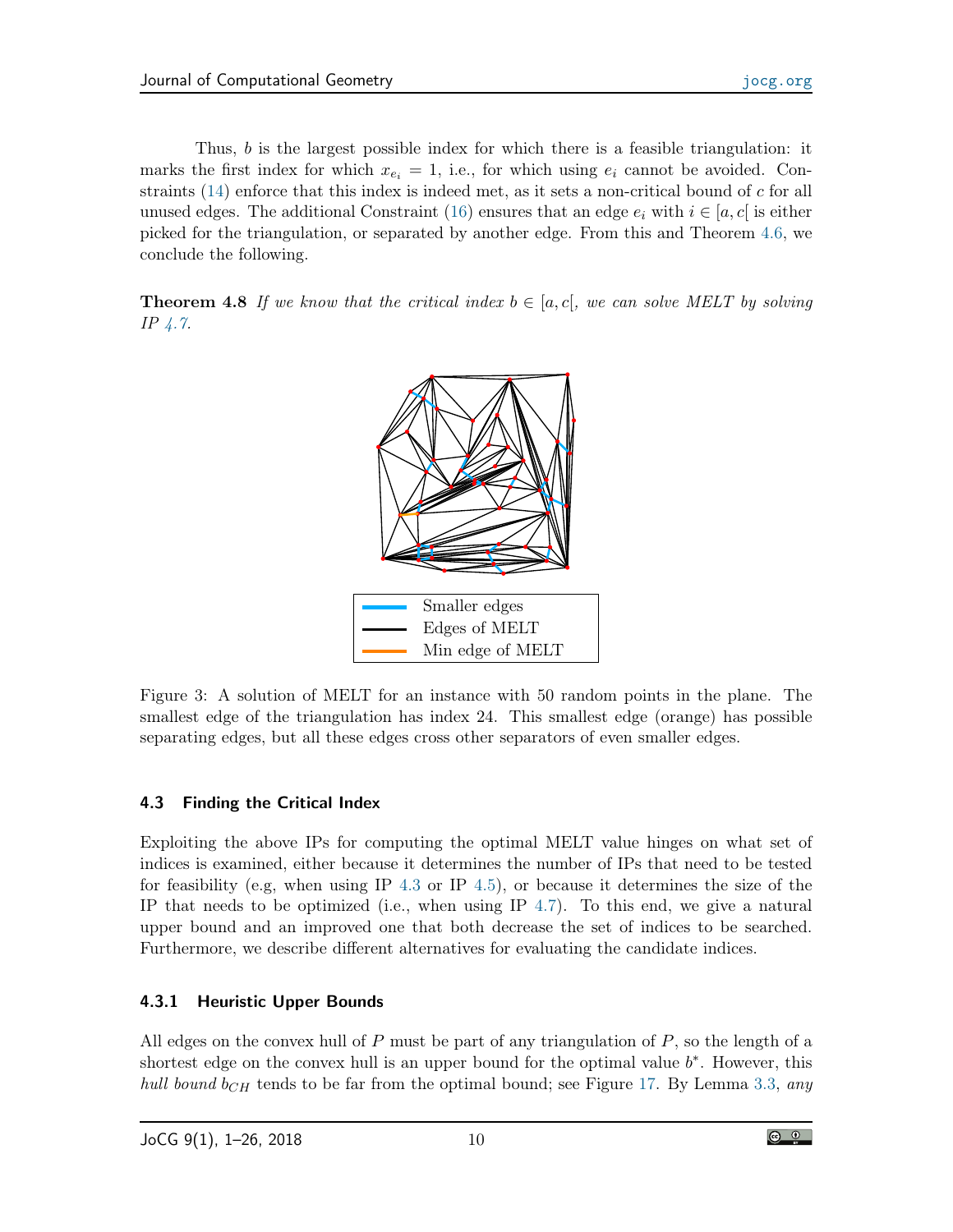

<span id="page-10-0"></span>Figure 4: A solution of MELT for an instance with 200 random points. The smallest edge of the triangulation has index 82 and lies on the convex hull, so it matches the hull bound.

non-separated edge must be contained in any triangulation of  $P$ , so the refined non-separated edge bound  $b$  is the index of the smallest such edge.

## 4.3.2 Search Schemes

We have developed and evaluated a number of different search schemes, described in the following. We make use of the non-separated edge bound  $\hat{b}$ .

**Pedestrian Approach.** Starting with  $b = 1$ , we perform feasibility tests, increasing b by 1 while the test is feasible. (The hope being that the first tests are small and fast to carry out.)

Normal Approach. We simply use the optimization IP [4.7](#page-8-4) with the index interval [ $a, c$ ] =: [1,  $\hat{b}$ ]. Then  $b^*$  is computed in one step, but on a relatively large IP.

Binary Approach. We perform a binary search on the index interval, starting with  $[1, \hat{b}]$ . In each binary step, a feasibility test based on IP [4.5](#page-7-3) is used.

**Doubling Approach.** Starting with index  $b = 1$ , a sequence of feasibility tests with IP [4.5](#page-7-3) is carried out. As long as this turns out to be feasible, the index is doubled, but not beyond  $\hat{b}$ ; as soon as a test comes back as infeasible, we have an interval containing  $b^*$ . For this interval,  $b^*$  is computed with one optimization IP of type [4.7.](#page-8-4) If we end up with  $\hat{b}$ being feasible,  $b^* = \hat{b}$ .

Combined Approach. We start as in the doubling approach, until an interval with  $b^*$  is identified. This is evaluated by a binary search, also based on feasibility tests.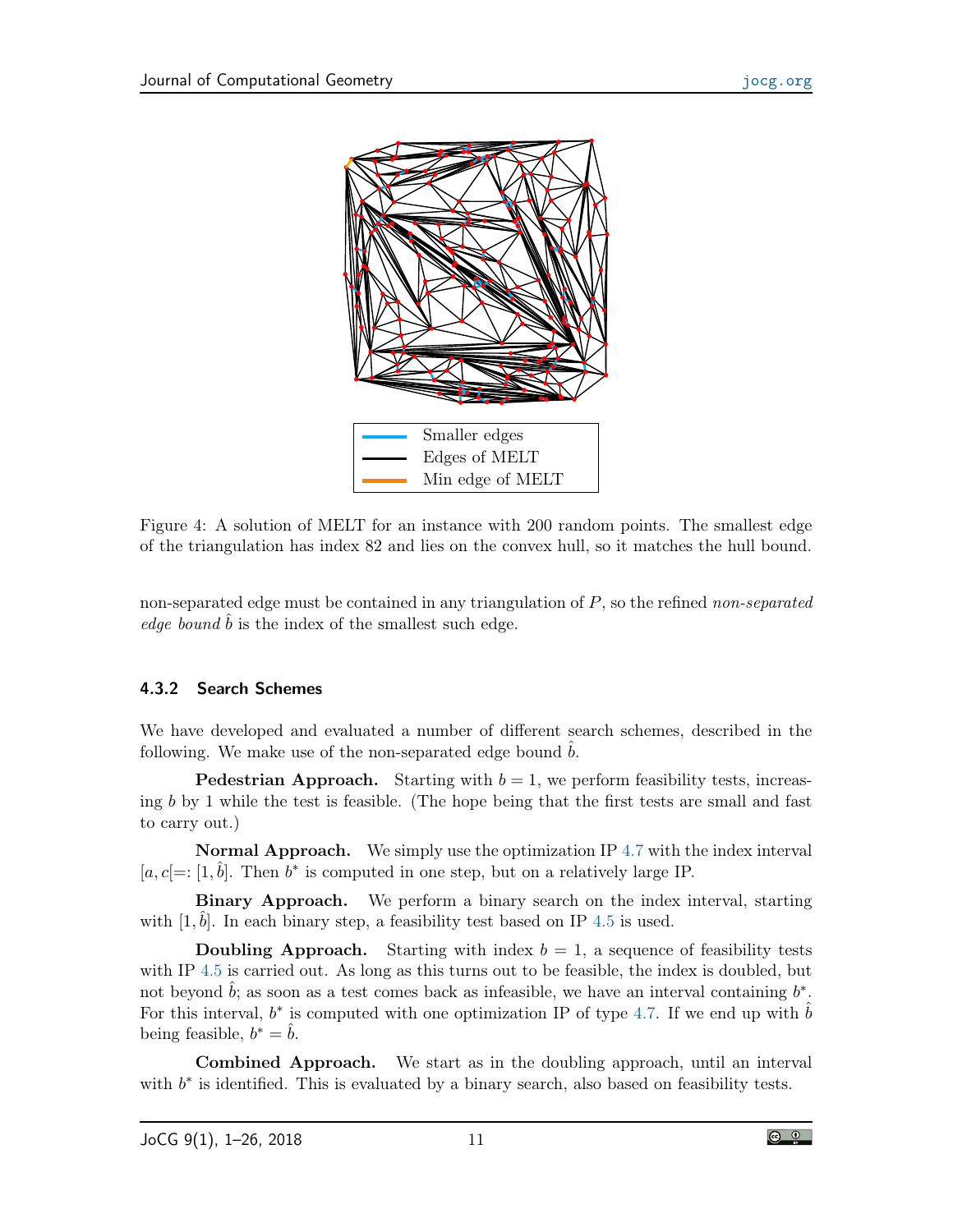

Figure 5: A solution of MELT for an instance with 200 random points. The smallest edge of the triangulation has index 66 and lies close to the convex hull, without a crossing edge, so it matches the non-separated bound.

## 5 Implementation Framework

In the following, we describe the technical details of our experiments. These can be subdivided into (1) the computation of all geometric objects and their relations and (2) the solution of the integer programs. Component (1) consists of geometric procedures that are all of polynomial complexity: either as pre-processing steps (such as generating the segments of the point set, their intersections) or as post-processing (for generating the final triangulation); on the other hand, component (2) solves the NP-hard class of IP instances. It is essential to use appropriate tools for both parts.

## 5.1 Geometric Pre- and Postprocessing

All geometric computations were carried out with CGAL, the *Computational Geometry* Algorithms Library  $[1]$ , a powerful open-source C++ library for computational geometry. One of its strengths is the ability to generate robust and exact output, even in the presence of sensitive geometric operations, with the option of providing fast qualitative results if no precise coordinates are needed.

# 5.1.1 Kernel

Once the set of input points is given, there are no actual geometric constructions, because triangles and edges are simply combinatorial objects defined on top of the initial points.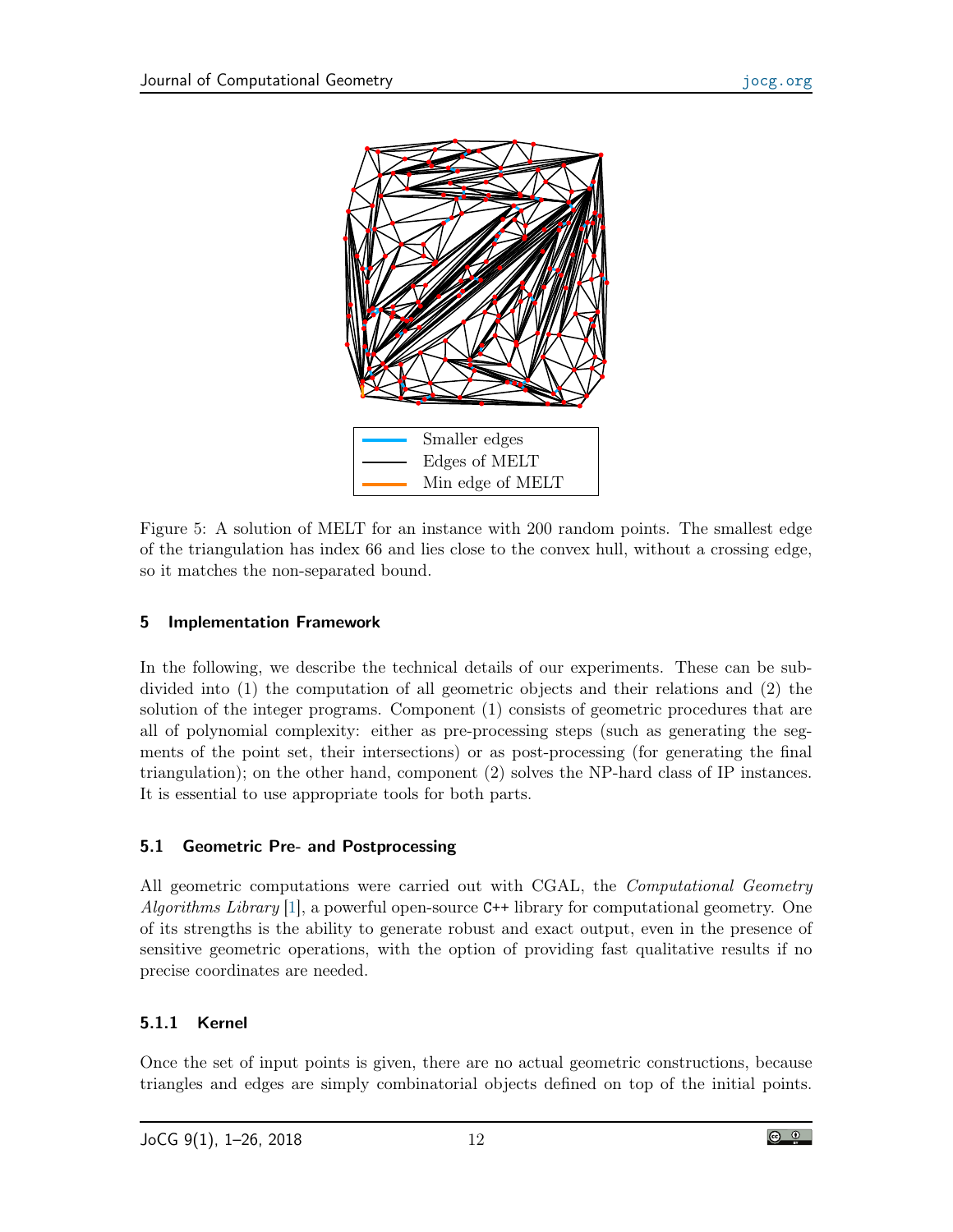Therefore, it is sufficient to use the Exact\_predicates\_inexact\_constructions\_kernel. It uses inexact double arithmetic to represent geometric objects (such as points), but guarantees correct decisions for all predicates, e.g., whether two segments intersect or not, which is precisely what we need for our purpose.

## 5.1.2 Convex Hull

The naive bound is based on computing the shortest edge on the convex hull. Making use of convex\_hull\_2, the time for this step is basically negligible.

## 5.1.3 Intersections

The most critical part of geometric pre-processing is to compute the set of relevant intersecting edge-pairs. We made use of do\_intersect, which decides whether two segments intersect. As we only need this Boolean information, using this subroutine is superior to actually computing the precise intersection point. In addition, we also made use of a more sophisticated approach based on Axis-Aligned Bounding Box trees (AABB-trees) [\[2\]](#page-23-11), which is also available in CGAL.

**Definition 5.1** An axis-aligned bounding box is a bounding area. This means, it is a geometric box  $B = \{p_{min}, p_{max}\}\$ , with sides parallel to the axes, which contains a set of geometric objects S. The box B is defined by two points  $p_{min}$  and  $p_{max}$ , which are the lower left corner and the upper right corner of the box, such that B contains S completely and is minimal in the area.

This allows us to define bounding boxes of edges and sets of edges.

| <b>Definition 5.2</b> An axis-aligned bounding box B over a set of edges E with vertex set V is                                                                                                                                                            |  |
|------------------------------------------------------------------------------------------------------------------------------------------------------------------------------------------------------------------------------------------------------------|--|
| $B := \{p_{min}, p_{max}\}, \ with \ p_{min} := \left( \begin{array}{c} \min_{v \in V} x(p_v) \\ \min_{v \in V} y(p_v) \end{array} \right) \ and \ p_{max} := \left( \begin{array}{c} \max_{v \in V} x(p_v) \\ \max_{v \in V} y(p_v) \end{array} \right).$ |  |

We arrange these *axis-aligned bounding boxes* to create a data structure that speeds up the task of determining intersecting edges.

**Definition 5.3** An AABB-tree is a tree structure that stores a set of geometric objects; these are stored in the leaves. Each inner node is associated with an axis-aligned bounding box that contains all objects in the corresponding subtree. The AABB-tree of edges is a hierarchical organization of axis-aligned bounding boxes in which all leaves are edges.

Figure [6](#page-13-0) shows an example of an AABB-tree. To compute all intersecting edges of a given edge q, we start a query comparing q with the data structure. We start at the root of the tree (an axis-aligned bounding box containing all edges of the graph) and test if  $q$ intersects with any of the children. We recurse on each such child until we reach the leaves. A final intersection test with all reached leaves gives us a list of edges that intersect with q.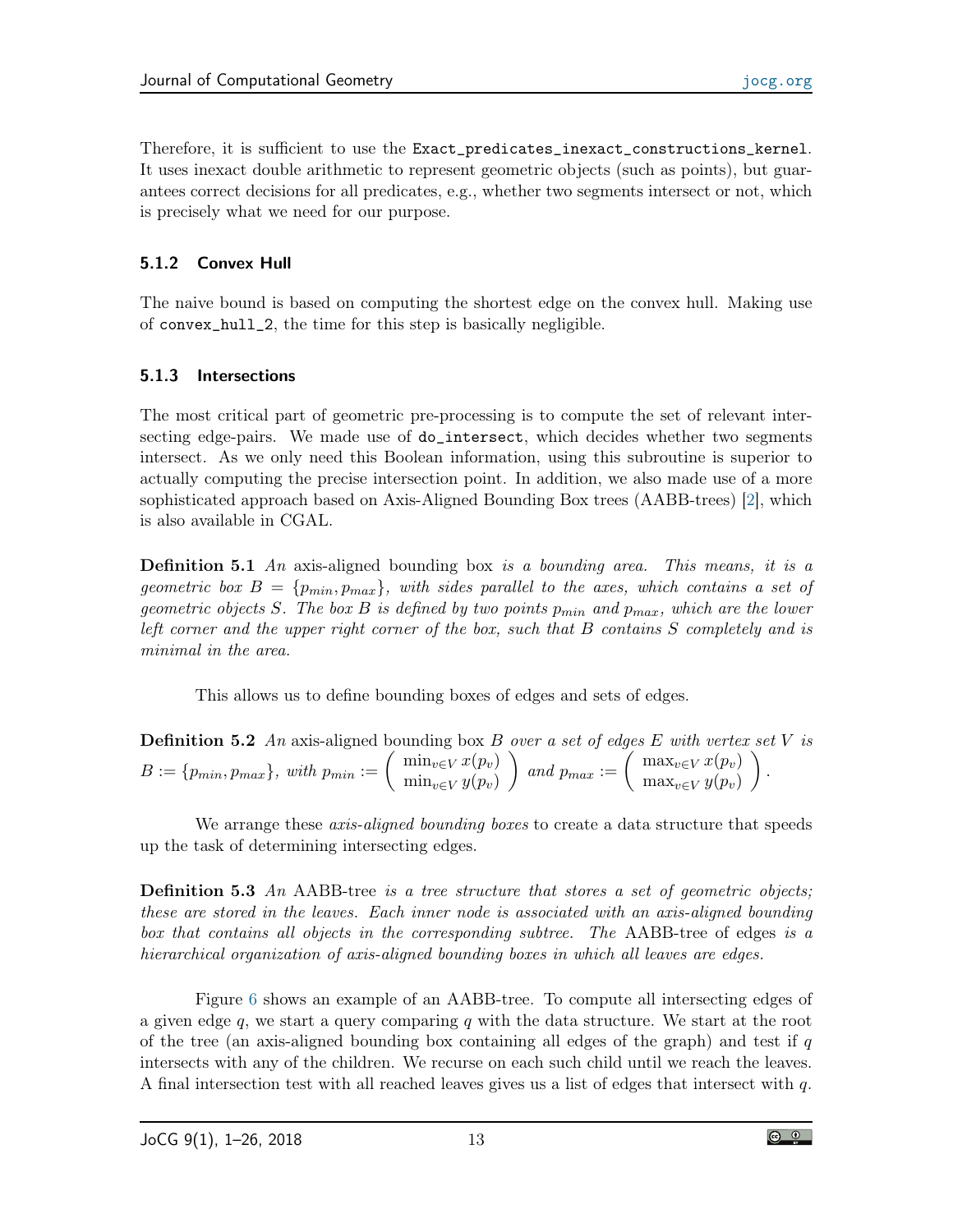This implies that axis-aligned bounding boxes that do not intersect  $q$  are filtered out; moreover, the whole subtree of the node containing this axis-aligned bounding box is not tested for intersections. This reduces the number of intersection tests and thus the time needed to compute all intersections (see Figure [16\)](#page-20-0).



<span id="page-13-0"></span>Figure 6: An example for an AABB-tree with 3 objects. Template taken from: [\[7\]](#page-23-12)

## 5.1.4 Triangulation

After we solve an instance of MELT, we have the indices of a set of (non-crossing) edges, which separate the smallest segments in the point set. These are completed into a triangulation with the help of Constrained\_Delaunay\_triangulation\_2.

## 5.1.5 Point Generation

For the random instances, points are generated uniformly at random within a unit square with the help of the CGAL operation Random\_points\_in\_square\_2. The real-world benchmarks are based on the geometric instances of the TSPLIB benchmark library [\[26\]](#page-24-14).

# 5.2 Solving the IPs

The second component was implemented based on CPLEX, which is a powerful commercial software tool for solving Linear and Integer Programs. We made use of the Concert-API of CPLEX, which contains all libraries, methods and calls for creating and solving problems in C++.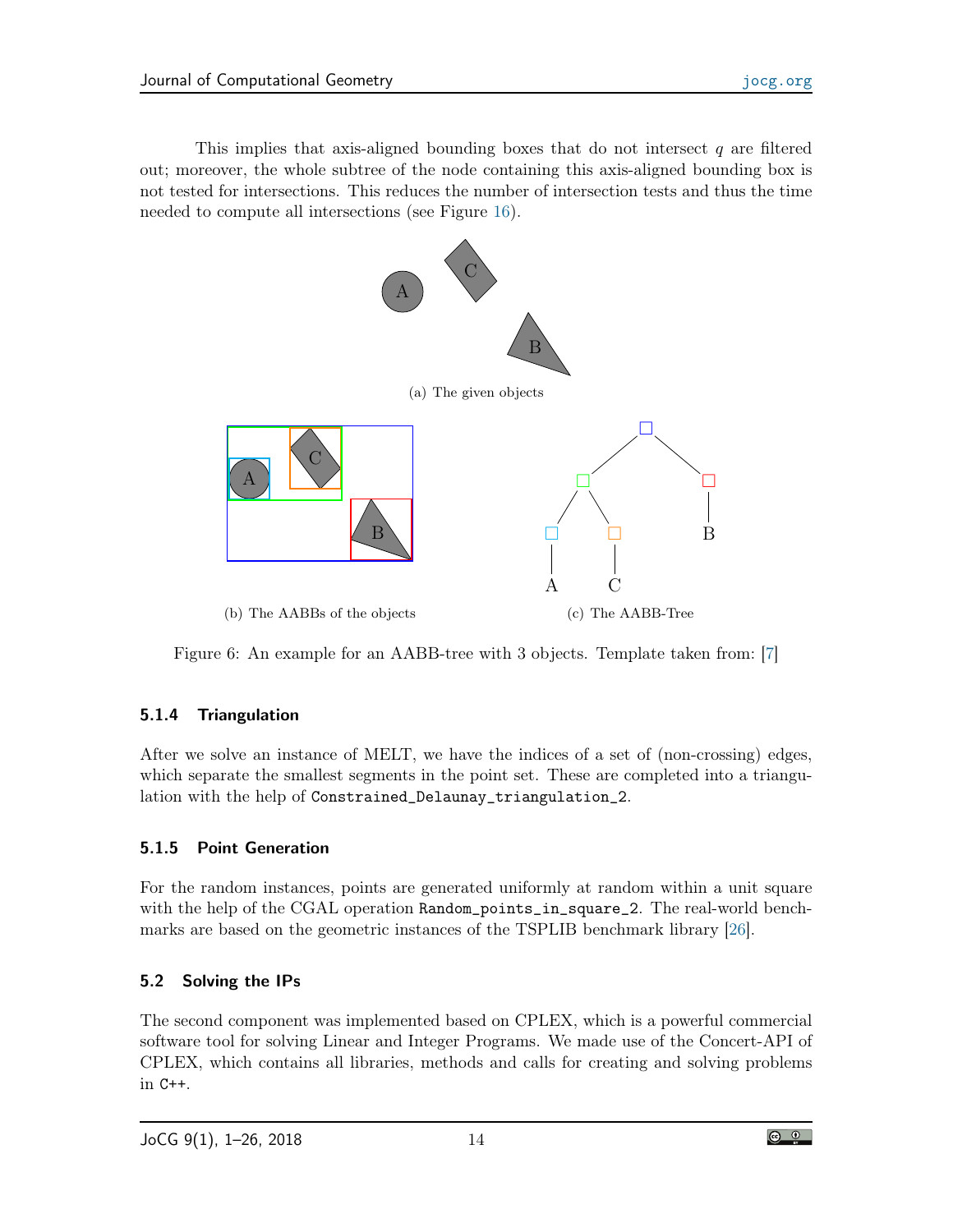## 6 Experimental Results

## 6.1 Setup

Our experiments were carried out on a machine with 64-Bit Ubuntu 16.04 LTS, using 32 GB RAM, and a 3.4 GHz Intel Core i7-4770 CPU, a processor with four physical and four virtual cores. More than one core was only used for large and complex aspects of solving an IP.

The program itself was compiled with the GNU GCC 5.4.0 compiler for C++. It uses the following options: -O3 -frounding-math, used libraries are CGAL 4.8.1 and CPLEX 12.6.2.0. The option -O3 optimized the whole program when possible and the option -frounding-math is needed for CGAL. Simple-SVG is available in version 1.0.0, but is not important for finding a MELT-solution.

For each size  $n \in \{10, 20, \ldots, 200\}$ , we generated 100 instances uniformly at random within a unit square. Every instance was run for at most 30 minutes; in case of a timeout, this was recorded. As a consequence, average times for inferior methods (with a larger number of timeouts) are lower bounds for the actual runtimes, so the superior methods (with virtually no timeouts) fare even better in comparison.

In addition, we considered non-random, real-world point sets from the TSPLIB [\[26\]](#page-24-14). We solved all geometric instances up to  $n = 200$ , along with many larger ones. See Figures [8](#page-15-0) and [9](#page-16-0) for solutions of two instances. As the two examples show, some of the TSPLIB instances are more uniformly distributed than random point sets (e.g., Figure [8\)](#page-15-0), while others are more clustered (e.g., Figure [9\)](#page-16-0). In addition, these instances may have some degeneracies, such as many edges of the same length. Nevertheless, the results are of similar quality; see Figure [7](#page-15-1) for a graphical comparison to the random instances.

## 6.2 Detailed Comparisons

## 6.2.1 Comparing IP [4.3](#page-7-0) and IP [4.5](#page-7-3)[/4.7](#page-8-4)

We start by comparing the consequences of using IP [4.3](#page-7-0) versus IP [4.5,](#page-7-3) based on *normal* index search. (For this purpose, we turn IP [4.3](#page-7-0) into an optimization version analogous to [4.7.](#page-8-4)) Figure [10](#page-17-0) gives an overview of the time spent by CPLEX, with aborted instances marked by a 30-minute timestamp. Figure [11](#page-18-0) shows the overall average time per instance for solving the IPs, while Figure [12](#page-18-1) compares the number of instances (out of 100) with timeout. Clearly, IP [4.7](#page-8-4) is greatly superior. The fact that the time used by IP  $4.5/4.7$  $4.5/4.7$  is sometimes worse or almost equal to the time of IP [4.3](#page-7-0) is due to the number of aborted instances. With IP [4.5](#page-7-3)[/4.7](#page-8-4) we can solve a larger number of hard instances, which has a negative effect on the runtime compared to IP [4.3,](#page-7-0) for which the set of solved instances contains a larger share of easier ones. As a consequence, only IP [4.5/](#page-7-3)[4.7](#page-8-4) is used in further experiments. (Note that IP [4.1](#page-6-0) is quite terrible, so we are not showing its numerical results.)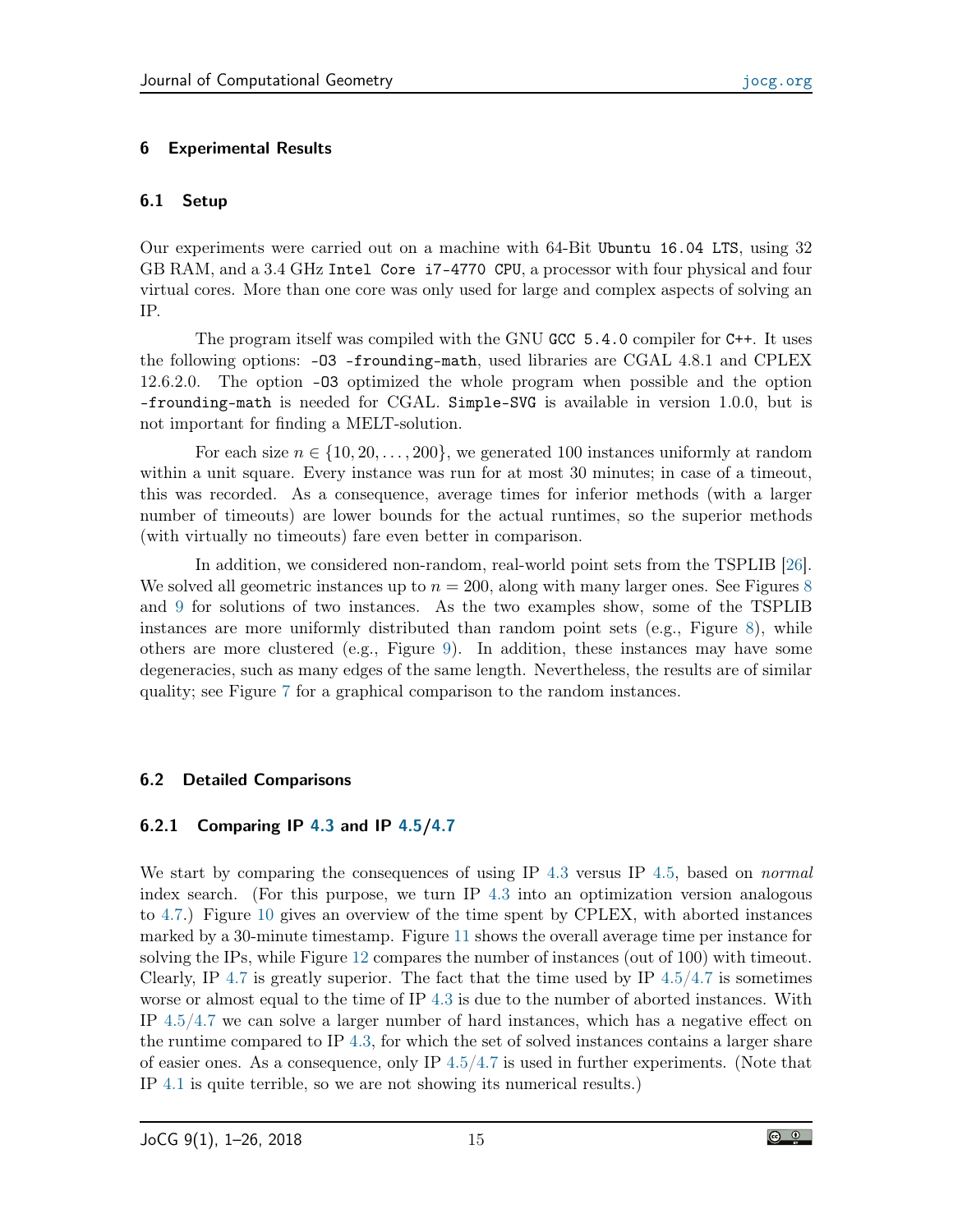

<span id="page-15-1"></span>Figure 7: Comparison of TSPLIB instances with average times (including time for parsing, finding intersections, solving IPs, etc.) for random instances using the doubling approach. (Error bars indicate quartiles.)



<span id="page-15-0"></span>Figure 8: A solution of MELT for the rat195 instance with 195 points of the TSPLIB. The smallest edge of the triangulation has index 15. Also the points of this instance are more evenly distributed.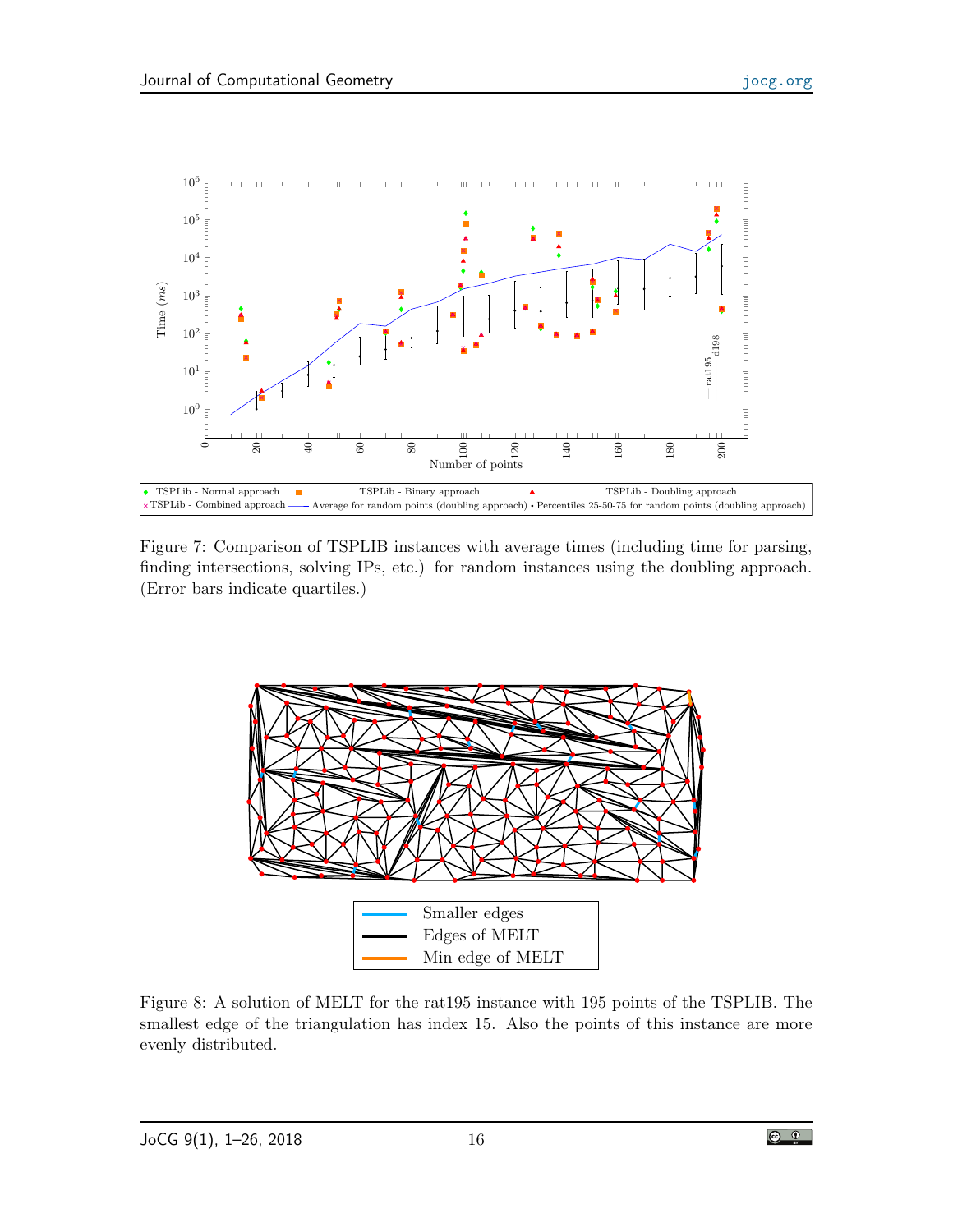

<span id="page-16-0"></span>Figure 9: A solution of MELT for the d198 instance with 198 points of the TSPLIB. The smallest edge of the triangulation has index 3 and lies on the convex hull, so it matches the hull bound. Also this instance has many edges of the same length.

# 6.2.2 Comparing Index Searches

While the better performance of IP [4.7](#page-8-4) was to be expected a priori, the best choice for determining the optimal index is not clear at all, as it depends on both the typical critical index, as well as the time spent on an IP feasibility check and on solving an optimization IP. Clearly, a small index range implies both a small number of possible choices (and thus, a small set of IPs that need to be checked), as well as relatively small individual IPs. Somewhat surprisingly, it seems that the doubling approach presents the best compromise between carrying out many relatively cheap IP feasibility tests and few expensive optimization IPs. As can be seen from Figure [13,](#page-19-0) this advantage is significant, but much less pronounced than between the different IPs. (The simple pedestrian approach was significantly worse than the others, so it is not shown.)

# 6.2.3 Comparing Program Components

As discussed in the description of our program components, we used different twists for improving both the geometric and the optimization components. How much improvement could be obtained from further tuning, and which components should be targeted? Figure [14](#page-19-1) shows how much time on average was spent on each component, "other" summarizes the time for all other geometric pre- and postprocessing operations (such as reading the input, creating the graph, sorting the edges by size, computing the hull bound, triangulating the points, recording the output), and other overhead; in four of the cases shown in Figure [15,](#page-20-1) this included non-trivial swap times due to RAM limitations. It can be seen that the time spent on optimization is not more than 3-4 times bigger than the time spent on mostly geometric computations. This indicates that for the full range of instance sizes, aiming for a moderate further speedup should target at the IPs, while significant speedup can only be achieved by tuning both geometry and optimization.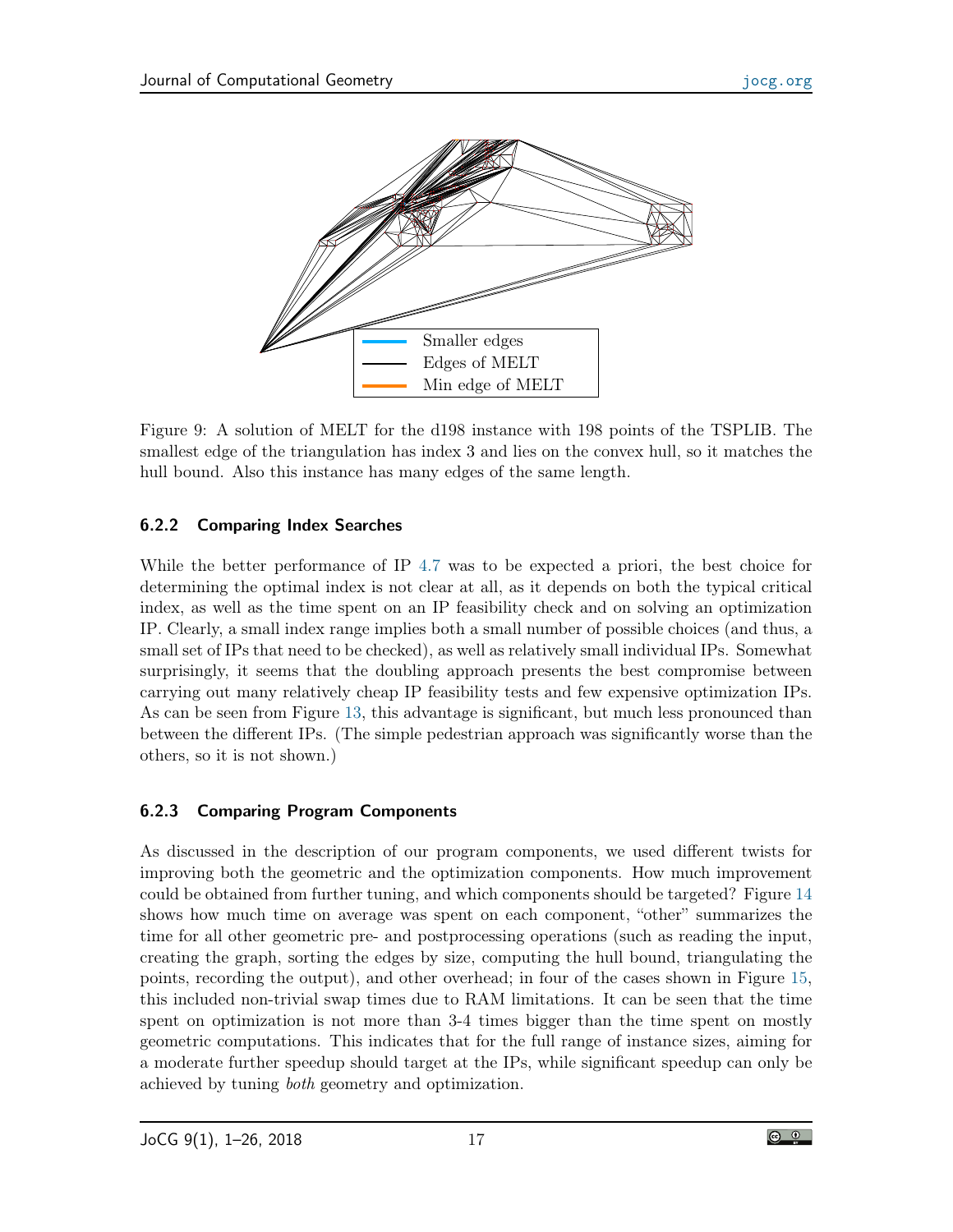

<span id="page-17-0"></span>Figure 10: Time of running CPLEX for various instance sizes, using the normal approach for index search. For each size (corresponding to the number of points), 100 instances were evaluated; these are sorted from 1 to 100 by increasing runtime, with a cutoff at 30 minutes. The top figure shows the results for IP [4.3,](#page-7-0) while the bottom visualizes the results for the improved IP [4.5/](#page-7-3)[4.7;](#page-8-4) clearly, the latter is significantly better.

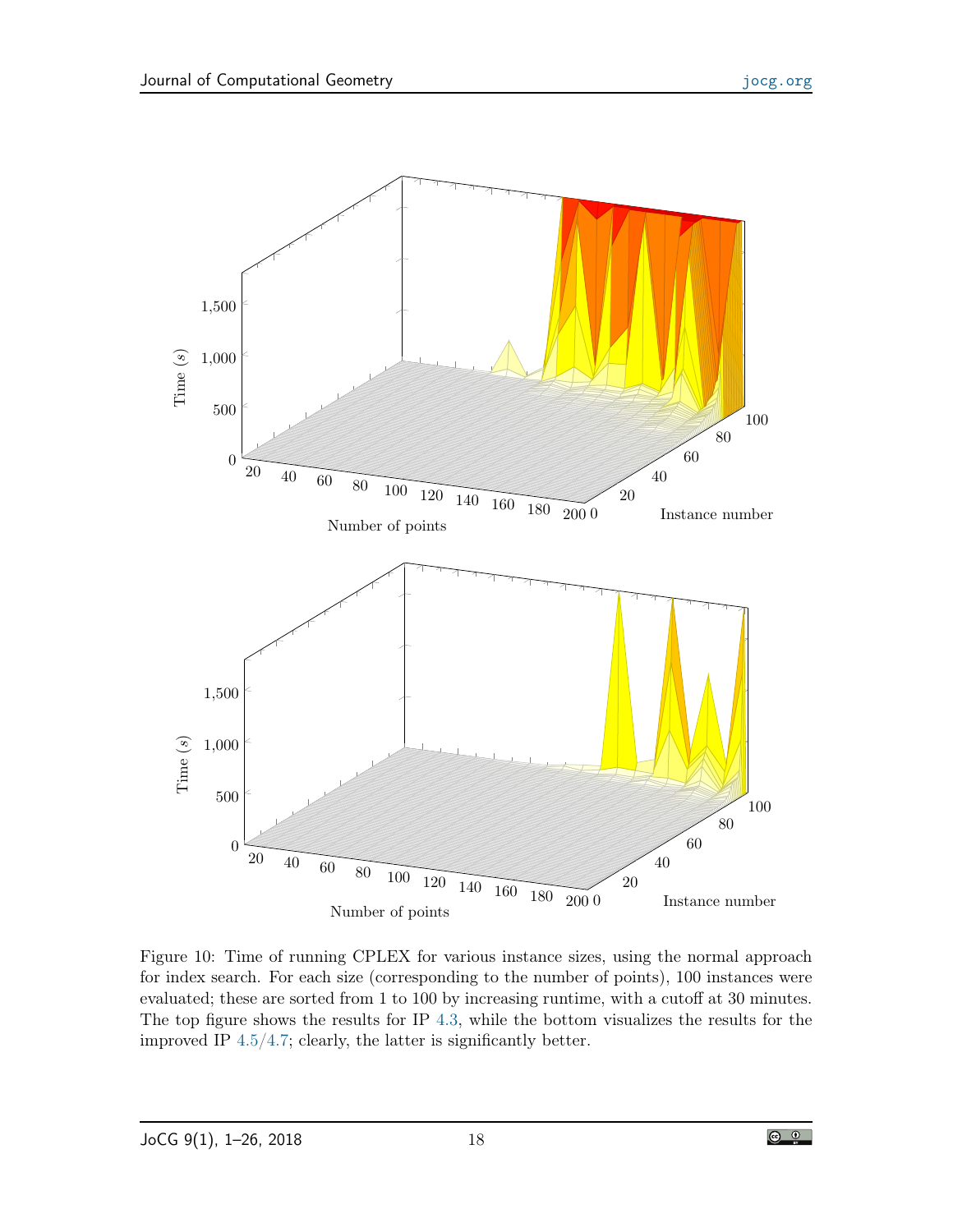

<span id="page-18-0"></span>Figure 11: Average time for solved instances spent on running CPLEX with normal approach.



<span id="page-18-1"></span>Figure 12: Number of aborted instances for both IPs, out of 100 instances.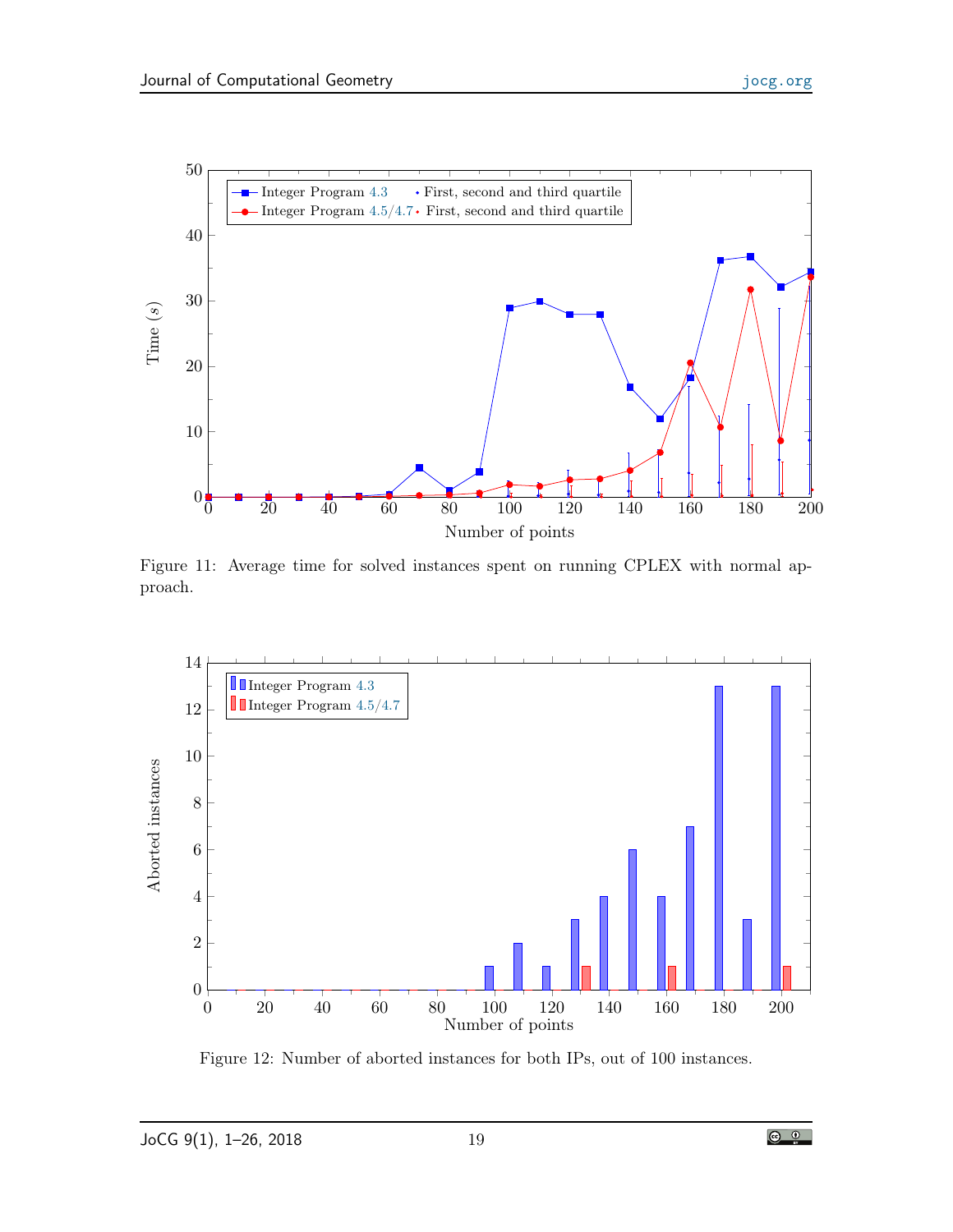

<span id="page-19-0"></span>Figure 13: Times spent by CPLEX for the different index searches on random instances.



<span id="page-19-1"></span>Figure 14: Average time (for random 100 random instances for each size) of the program components.

Left bars: Normal approach, based on IP [4.7](#page-8-4) Right bars: Doubling approach, with AABB-Tree and IP [4.7](#page-8-4)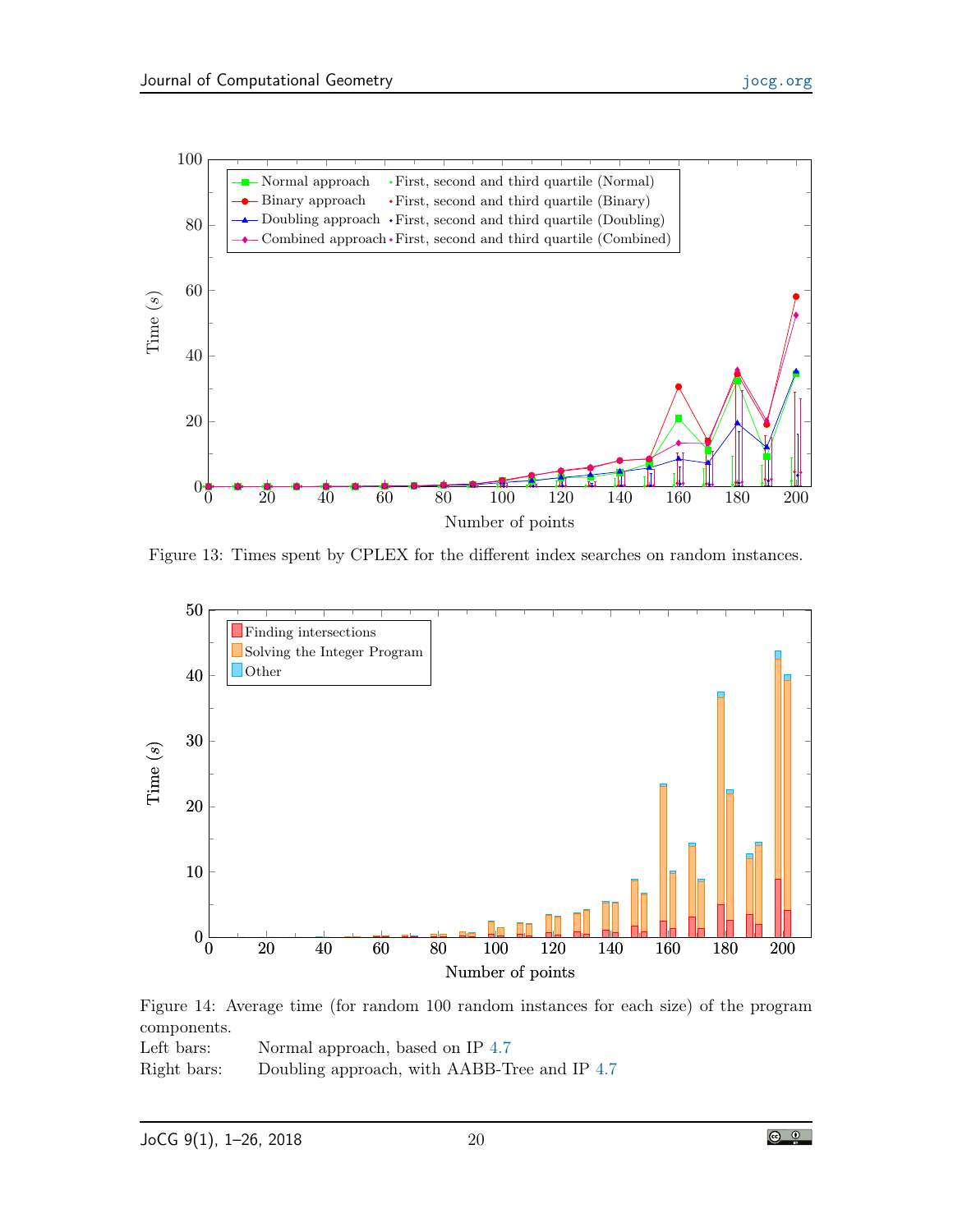

<span id="page-20-1"></span>Figure 15: Graph for the time for all 100 solved random instances with 200 points. For a better overview, the y-axis is scaled logarithmically.



<span id="page-20-0"></span>Figure 16: Average time for finding intersections in random instances. Bars indicate the first, second and third quartile.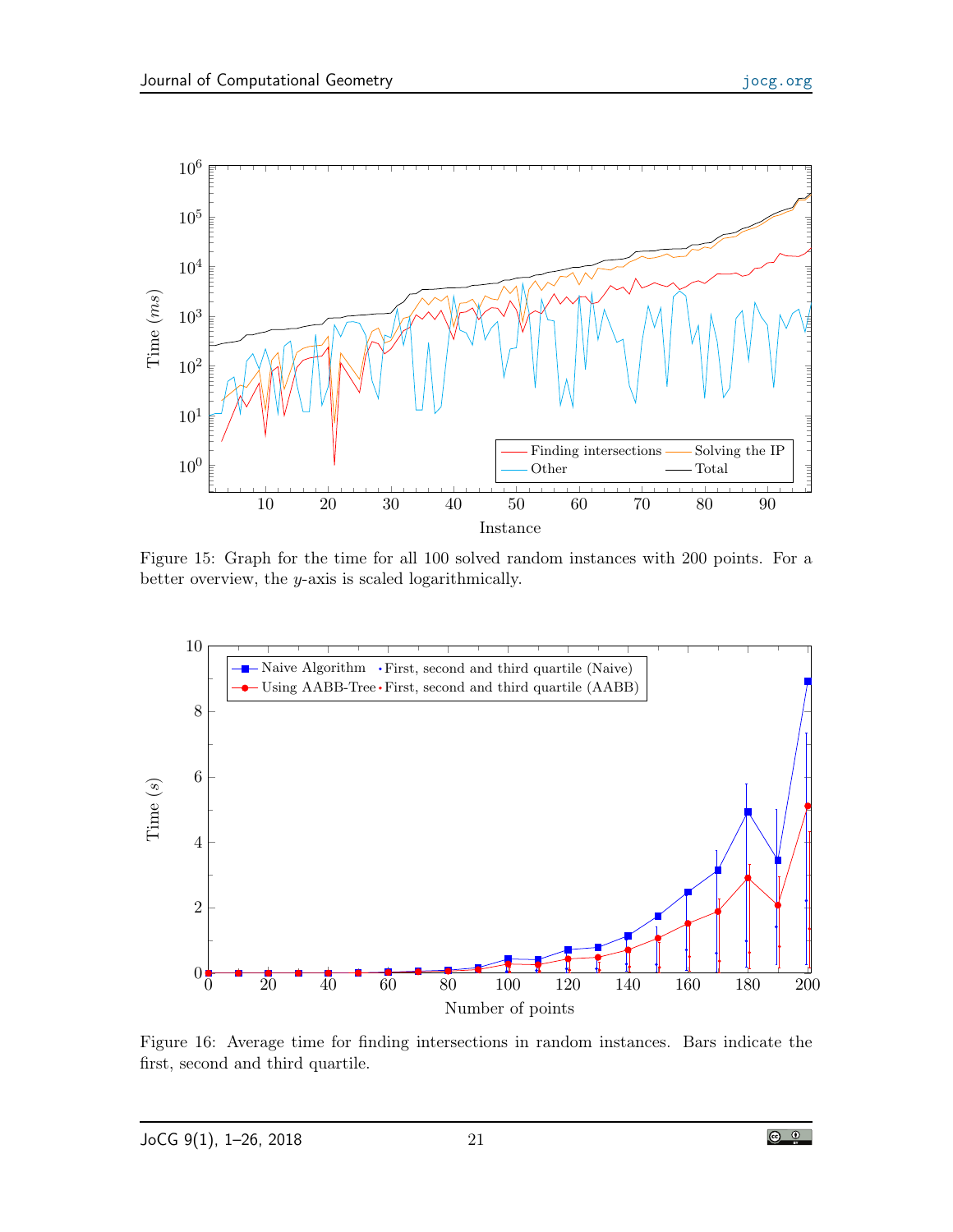

<span id="page-21-0"></span>Figure 17: Average values for hull bound, non-separated edge bound, and optimal index for random instances.



<span id="page-21-1"></span>Figure 18: Average indices (for 100 random instances for each size) of the non-separated edge bound  $\hat{b}$  for random sets with up to 700 points.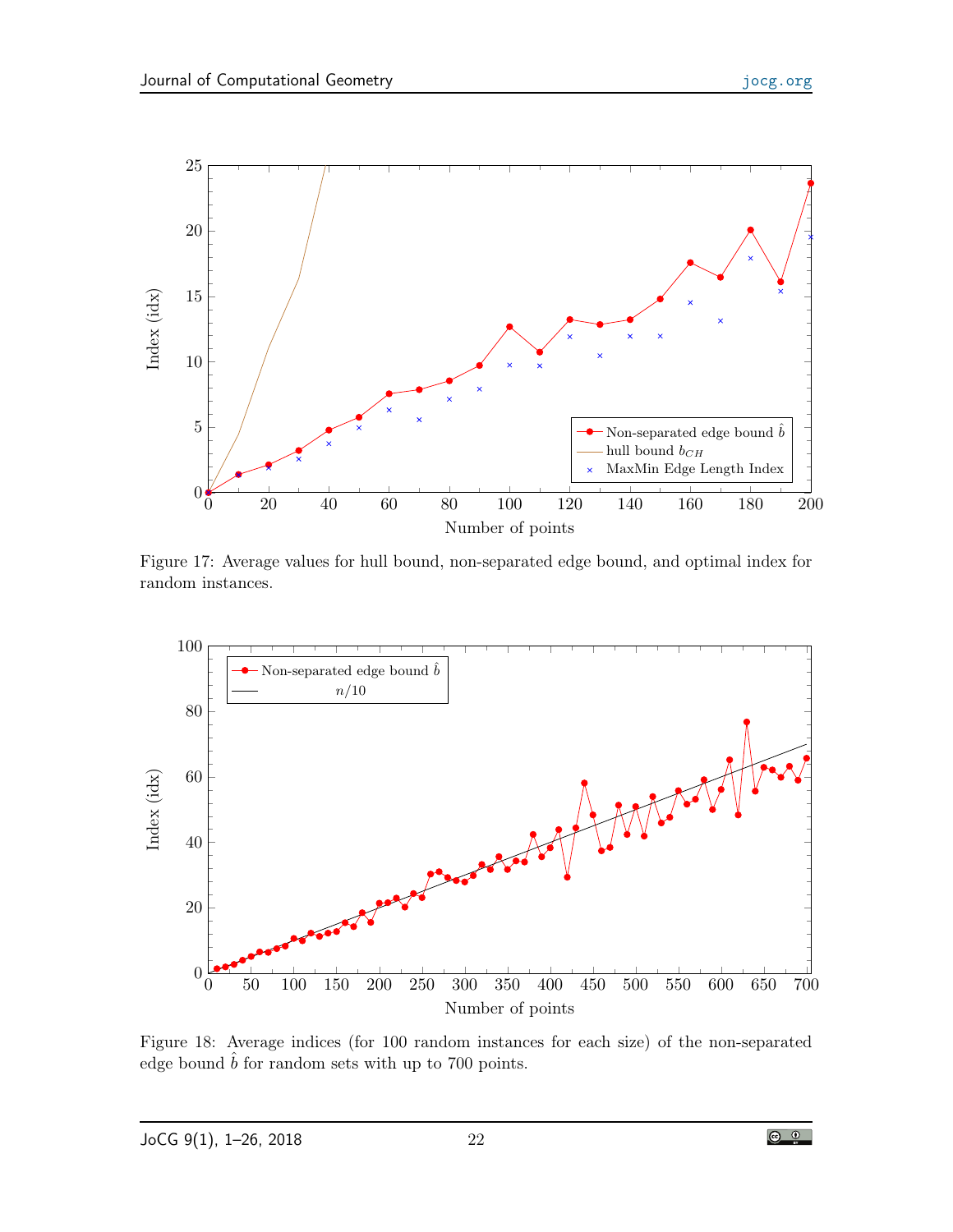### 7 Discussion and Conclusions

We have demonstrated how combining geometric insights with a number of optimization and implementation ideas can be used for solving non-trivial instances of a natural geometric optimization problem that is NP-hard, even to approximate. A possible improvement could arise by using more sophisticated methods for solving the involved IPs, e.g., by identifying and employing appropriate cutting planes of the LP relaxation. As mentioned in the comparison of time spent on running different program components, a larger speedup would require also improving the geometric components; a possible line of attack could be a combination of column generation using only subsets of geometric constraints. This requires a more sophisticated interleaving of program components, so it is not clear how much this would help.

Clearly, one of the critical aspects concerns the typical size of the longest nonseparated edge: if this tends to be relatively small, the overall runtime will also be not too large, as only a relatively small number of short edges need to be considered. Moreover, if the gap between this upper bound  $\hat{b}$  and the optimal index  $b^*$  is small, an index search method such as the doubling approach may usually end up with a relatively small remaining interval for the final IP [4.7,](#page-8-4) and thus with a small overall runtime. See Figure [17](#page-21-0) for a comparison of bounds and optimal indices. It appears that the expected values both for  $\hat{b}$  and  $b^*$  grow relatively slowly with n: a linear regression of 70,000 random instances with up to 700 points yields a growth of close to  $n/10$ , out of  $\Theta(n^2)$  total edges; see Figure [18.](#page-21-1)

Proving analytical results for these expected values is an interesting challenge. Note that it is an easy exercise (based on standard collision arguments from hashing) to prove that the expected length for the shortest edge between  $n$  points chosen uniformly at random from a unit square is  $\Theta(1/n)$ . Therefore, establishing the same bound for the shortest nonseparated edge would imply that the expected value of the optimal value  $b^*$  is also  $\Theta(1/n)$ . We conjecture that this is the case, based on the empirical evidence shown in Figure [18.](#page-21-1)

Finally, we remark that our techniques for MELT can be used as a first step for computing other types of triangulation problems in which no edges below a certain bound must be used. To some extent, this is already present in our completion routine for turning a set of non-crossing separators into a triangulation, as we obtain a constrained Delaunay triangulation.

#### Acknowledgment

We thank Christiane Schmidt and Joe Mitchell for helpful conversations. We thank two anonymous reviewers for various constructive comments that helped to improve the presentation of this paper.

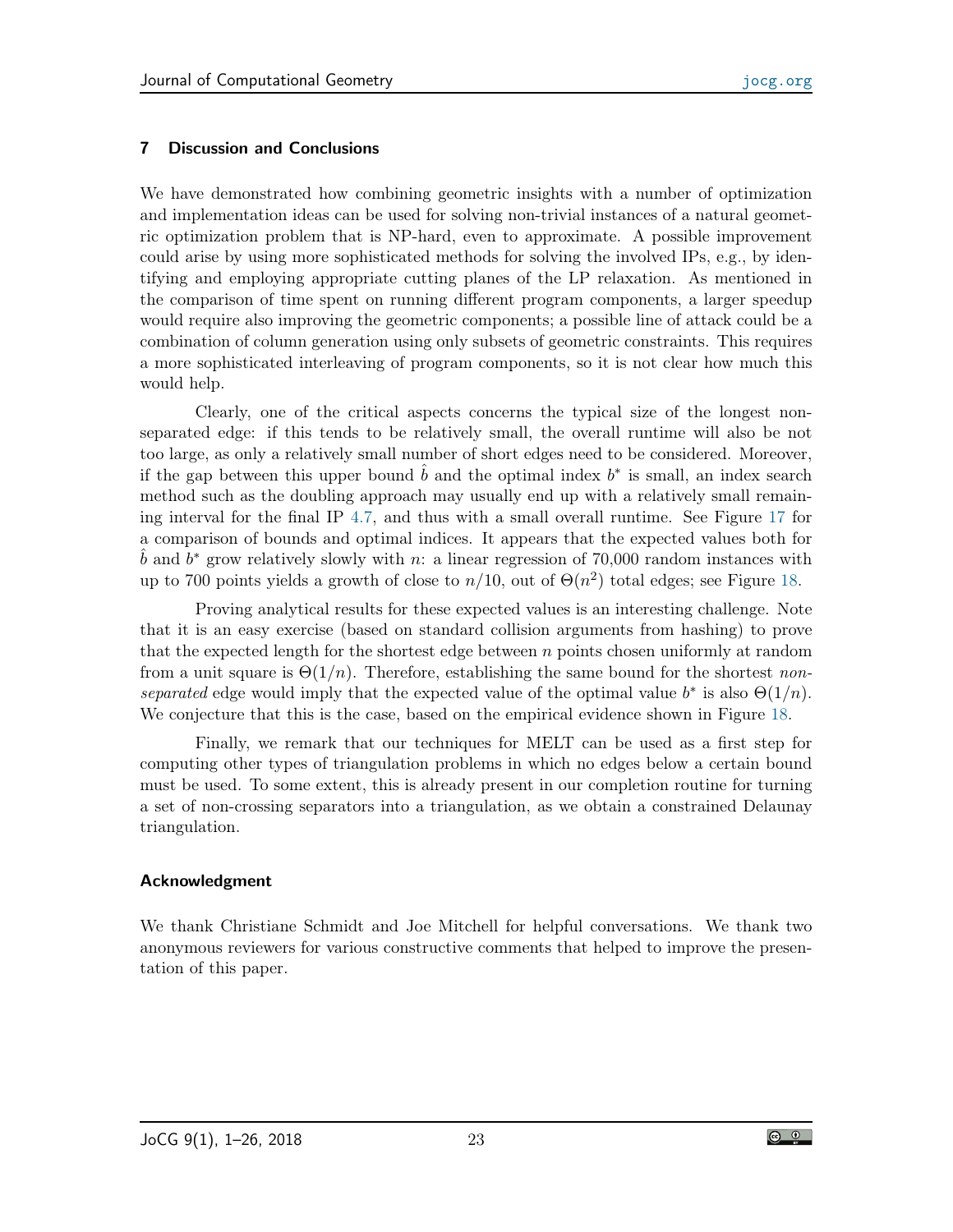### **References**

- <span id="page-23-10"></span>[1] Cgal, Computational Geometry Algorithms Library. http://www.cgal.org.
- <span id="page-23-11"></span>[2] P. K. Agarwal, M. de Berg, J. Gudmundsson, M. Hammar, and H. J. Haverkort. Boxtrees and r-trees with near-optimal query time. Discrete  $\mathcal B$  Computational Geometry, pages 291–312, 2002.
- <span id="page-23-5"></span>[3] T. Baumgartner, S. P. Fekete, A. Kröller, and C. Schmidt. Exact solutions and bounds for general art gallery problems. In Proceedings of the Twelfth Workshop on Algorithm Engineering and Experiments (ALENEX), pages 11–22. SIAM, 2010.
- [4] T. Baumgartner, S. P. Fekete, A. Kröller, and C. Schmidt. Exact solutions and bounds for general art gallery problems. Journal of Experimental Algorithmics, 17(2.3), 2012.
- <span id="page-23-6"></span>[5] D. Borrmann, P. de Rezende, C. de Souza, S. P. Fekete, A. Kröller, A. Nüchter, and C. Schmidt. Point guards and point clouds: Solving general art gallery problems. In Proceedings of the 29th Annual ACM Symposium on Computational Geometry (SoCG), pages 347–348, 2013.
- <span id="page-23-4"></span>[6] F. Y. L. Chin, J. Qian, and C. A. Wang. Progress on maximum weight triangulation. In Proceedings of the 10th International Computing and Combinatorics Conference (CO-COON), pages 53–61, 2004.
- <span id="page-23-12"></span>[7] M.-L. Chou. Game physics: Broadphase – dynamic aabb tree. http://allenchou.net/2014/02/game-physics-broadphase-dynamic-aabb-tree/.
- <span id="page-23-7"></span>[8] M. C. Couto, P. J. de Rezende, and C. C. de Souza. An IP solution to the art gallery problem. In Proceedings of the 25th Symposium on Computational Geometry (SoCG), pages 88–89, 2009.
- <span id="page-23-8"></span>[9] M. C. Couto, C. C. de Souza, and P. J. de Rezende. Experimental evaluation of an exact algorithm for the orthogonal art gallery problem. In Proceedings of the 7th International Workshop Experimental Algorithms (WEA), pages 101–113, 2008.
- <span id="page-23-9"></span>[10] B. Crepaldi, P. J. de Rezende, and C. C. de Souza. An efficient exact algorithm for the natural wireless localization problem. In Proceedings of the 25th Canadian Conference on Computational Geometry (CCCG), 2013.
- <span id="page-23-1"></span>[11] J. A. De Loera, J. Rambau, and F. Santos. Triangulations. Springer, 2010.
- <span id="page-23-2"></span>[12] B. Delaunay. Sur la sphère vide. Izvestia Akademii Nauk SSSR, Otdelenie Matematicheskikh i Estestvennykh Nauk, 7:793–800, 1934.
- <span id="page-23-0"></span>[13] H. Edelsbrunner and T. S. Tan. A quadratic time algorithm for the minmax length triangulation (extended abstract). In Proceedings of the 32nd Annual Symposium on Foundations of Computer Science (FOCS), pages 414–423, 1991.
- <span id="page-23-3"></span>[14] H. Edelsbrunner and T. S. Tan. A quadratic time algorithm for the minmax length triangulation. SIAM Journal on Computing, 22:527–551, 1993.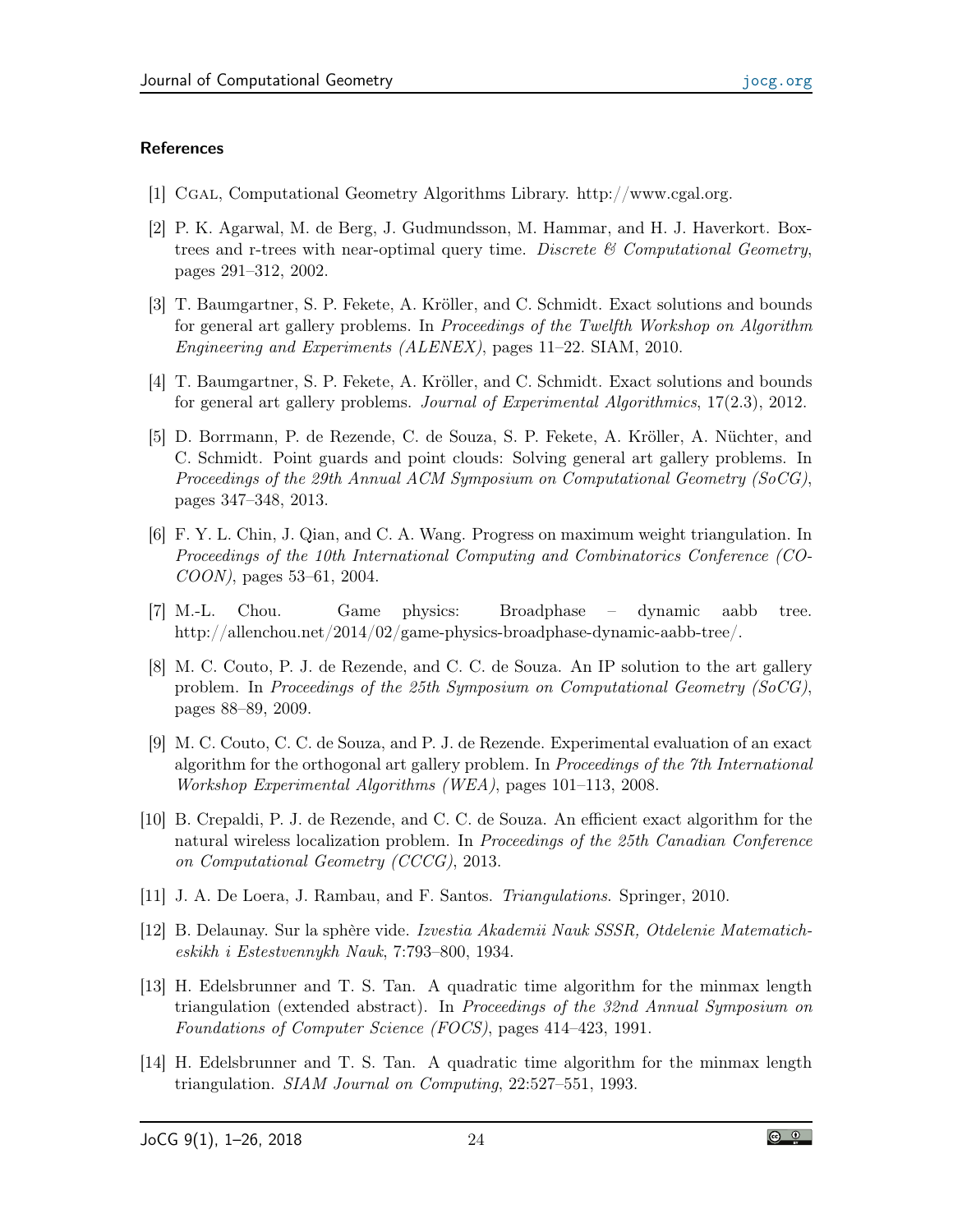- <span id="page-24-7"></span>[15] S. P. Fekete, S. Friedrichs, A. Kröller, and C. Schmidt. Facets for art gallery problems. In Proceedings of the 19th International Computing and Combinatorics Conference (CO-COON), pages 208–220, 2013.
- <span id="page-24-0"></span>[16] S. P. Fekete, W. Hellmann, M. Hemmer, A. Schmidt, and J. Troegel. Computing maxmin edge length triangulations. In Proceedings of the 17th Workshop on Algorithm Engineering and Experiments (ALENEX), pages 55–69, 2015.
- <span id="page-24-9"></span>[17] S. P. Fekete, M. E. Lübbecke, and H. Meijer. Minimizing the stabbing number of matchings, trees, and triangulations. In Proceedings of the 15th ACM-SIAM Symposium on Discrete Algorithms (SODA), pages 437–446, 2004.
- <span id="page-24-10"></span>[18] S. P. Fekete, M. E. Lübbecke, and H. Meijer. Minimizing the stabbing number of matchings, trees, and triangulations. Discrete  $\mathcal C$  Computational Geometry, 40(4):595– 621, 2008.
- <span id="page-24-1"></span>[19] S. Fortune. A sweepline algorithm for Voronoi diagrams. Algorithmica, 2:153–174, 1987.
- <span id="page-24-5"></span>[20] S. Hu. A linear time algorithm for max-min length triangulation of a convex polygon. Information Processing Letters, 101(5):203–208, Mar. 2007.
- <span id="page-24-12"></span>[21] L. Lovász, K. Vesztergombi, U. Wagner, and E. Welzl. Convex quadrilaterals and k-sets. In Contemporary Mathematics Series, 342, AMS 2004, pages 139–148, 2004.
- <span id="page-24-11"></span>[22] N. Megiddo and A. Tamir. On the complexity of locating linear facilities in the plane. Operations Research Letters, 1:194–197, 1983.
- <span id="page-24-2"></span>[23] W. Mulzer and G. Rote. Minimum-weight triangulation is NP-hard. Journal of the ACM, 55(2):A11, 2008.
- <span id="page-24-8"></span>[24] B. Piva, C. C. de Souza, Y. Frota, and L. Simonetti. Integer programming approaches for minimum stabbing problems. RAIRO - Operations Research, 48(2):211–233, 2014.
- <span id="page-24-4"></span>[25] J. Qian and C. A. Wang. A linear-time approximation scheme for maximum weight triangulation of convex polygons.  $Algorithmica$ ,  $40(3):161-172$ , 2004.
- <span id="page-24-14"></span>[26] G. Reinelt. TSPlib — A Traveling Salesman Problem library. ORSA Journal on Computing, 3(4):376–384, 1991.
- <span id="page-24-3"></span>[27] J. Remy and A. Steger. A quasi-polynomial time approximation scheme for minimum weight triangulation. *Journal of the ACM*, 56(3):A15, 2009.
- <span id="page-24-13"></span>[28] E. R. Scheinerman and H. S. Wilf. The rectilinear crossing number of a complete graph and sylvester's "four point problem" of geometric probability. The American Mathematical Monthly, 101(10):939–943, 1994.
- <span id="page-24-6"></span>[29] C. Schmidt. Maxmin length triangulation in polygons. In Proceedings of the 28th European Workshop on Computational Geometry (EuroCG), pages 121–124, 2012.